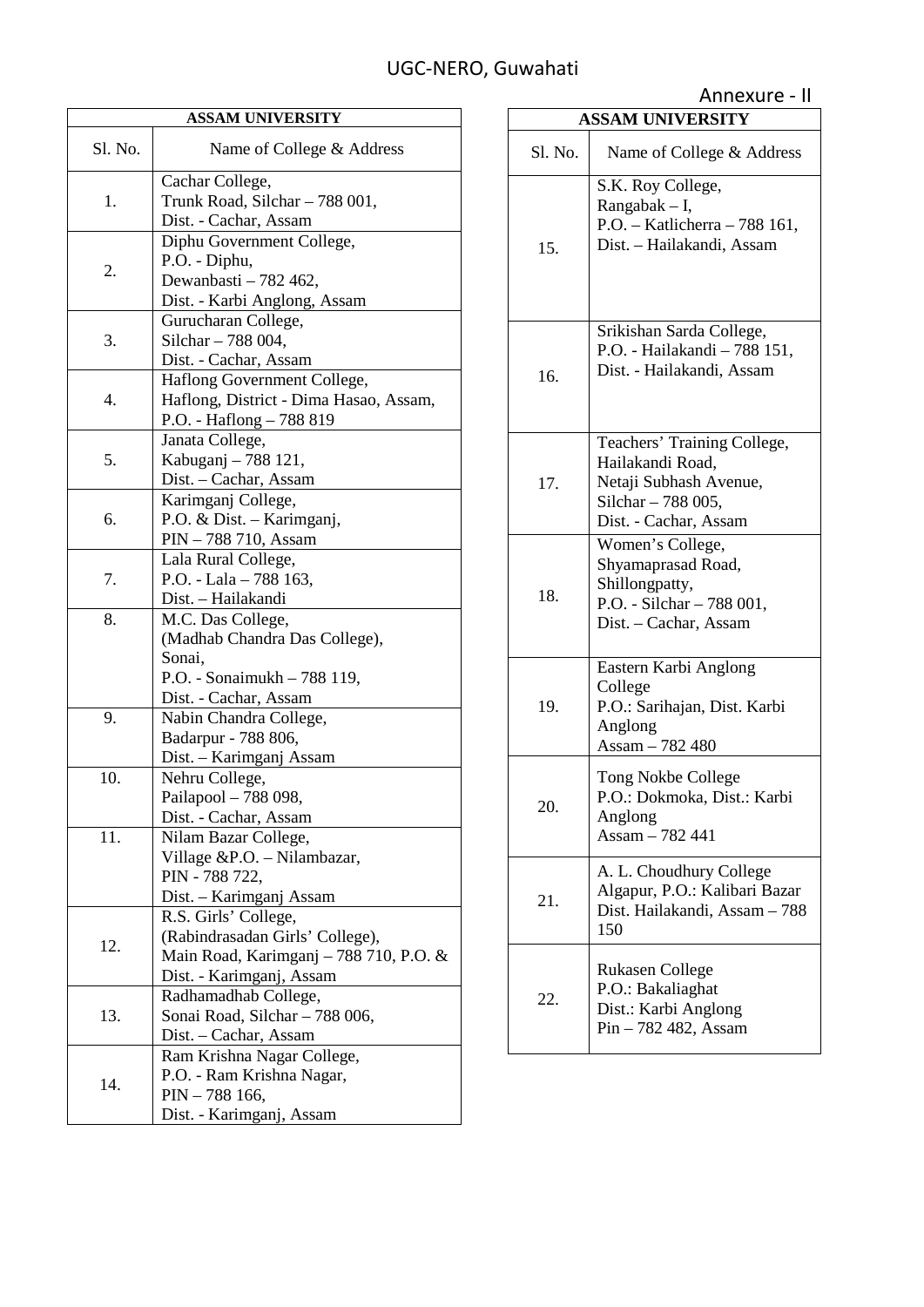| <b>DIBRUGARH UNIVERSITY</b> |                                                                                                                                                           |  |
|-----------------------------|-----------------------------------------------------------------------------------------------------------------------------------------------------------|--|
| Sl. No.                     | Name of College & Address                                                                                                                                 |  |
| 1.                          | Amguri College,<br>P.O. - Amguri - 785 080,<br>Dist. - Sivasagar, Assam                                                                                   |  |
| 2.                          | Bahona College,<br>P.O. - Bahona, PIN - 785 101,<br>Dist. - Jorhat, Assam                                                                                 |  |
| 3.                          | Bihpuria College,<br>P.O. - Bihpuria - 784 161,<br>Dist.- Lakhimpur, Assam                                                                                |  |
| 4.                          | Bordoloni Central College,<br>Bordoloni Tin Ali,<br>District – Dhemaji – 787 026, Assam                                                                   |  |
| 5.                          | Borhat B.P.B.M. College<br>(Borhat Bhabani Prasad Baruah Memorial<br>College),<br>$P.O.\& P.S. - Borhat,$<br>$PIN - 785693,$<br>Dist. - Sivasagar, Assam, |  |
| 6.                          | Brahmaputra Degree College,<br>P.O. - Bakulguri,<br>District - Lakhimpur - 787 055                                                                        |  |
| 7.                          | Cinnamara College,<br>Kavyakshetra, Cinnamara,<br>Jorhat - 785 008, Assam                                                                                 |  |
| 8.                          | Chandra Nath Bezbaruah College,<br>P.O.- Bokakhat - 785 612, Dist.-<br>Golaghat, Assam                                                                    |  |
| 9.                          | Chandra Kamal Bezbaruah College,<br>P.O. - Jagduar (Teok),<br>PIN - 785 112,<br>Dist. - Jorhat, Assam                                                     |  |

| <b>DIBRUGARH UNIVERSITY</b> |                                                                                                                                |  |
|-----------------------------|--------------------------------------------------------------------------------------------------------------------------------|--|
| Sl. No.                     | Name of College & Address                                                                                                      |  |
| 10                          | CKB Commerce College,<br>(Chandra Kamal Bezbaruah Commerce<br>College),<br>Jorhat - 785 001,<br>Dist. - Jorhat, Assam          |  |
| 11.                         | DDR College,<br>(Dakha Devi Rasiwasia College),<br>Chabua.<br>P.O. - Chabua - 786 184,<br>Dist. - Dibrugarh, Assam             |  |
| 12.                         | D.R. College,<br>(Debraj Roy College),<br>P.O. - Golaghat - 785 621,<br>Dist. - Golaghat, Assam                                |  |
| 13.                         | Demow College,<br>P.O. - Demow Chariali,<br>Demow - 785 662,<br>Dist. - Sivasagar, Assam                                       |  |
| 14.                         | DKD College<br>(Dergaon Kamal Dowerah College),<br>P.O. - Dergaon - 785 614,<br>Dist. - Golaghat, Assam                        |  |
| 15.                         | DCB Girls' College,<br>(Devi Charan Barua Girls' College),<br>K.K. Barooah Road,<br>Jorhat - 785 001,<br>Dist. - Jorhat, Assam |  |
| 16.                         | Dhakuakhana College,<br>P.O. - Dhakuakhana - 787 055,<br>Dist - Lakhimpur, Assam                                               |  |
| 17.                         | Dhemaji College,<br>P.O. - Dhemaji - 787 057,<br>Dist. – Dhemaji, Assam                                                        |  |
| 18.                         | Dhemaji Commerce College<br>P.O. - Aradhal - 787057,<br>Dist. - Dhemaji, Assam                                                 |  |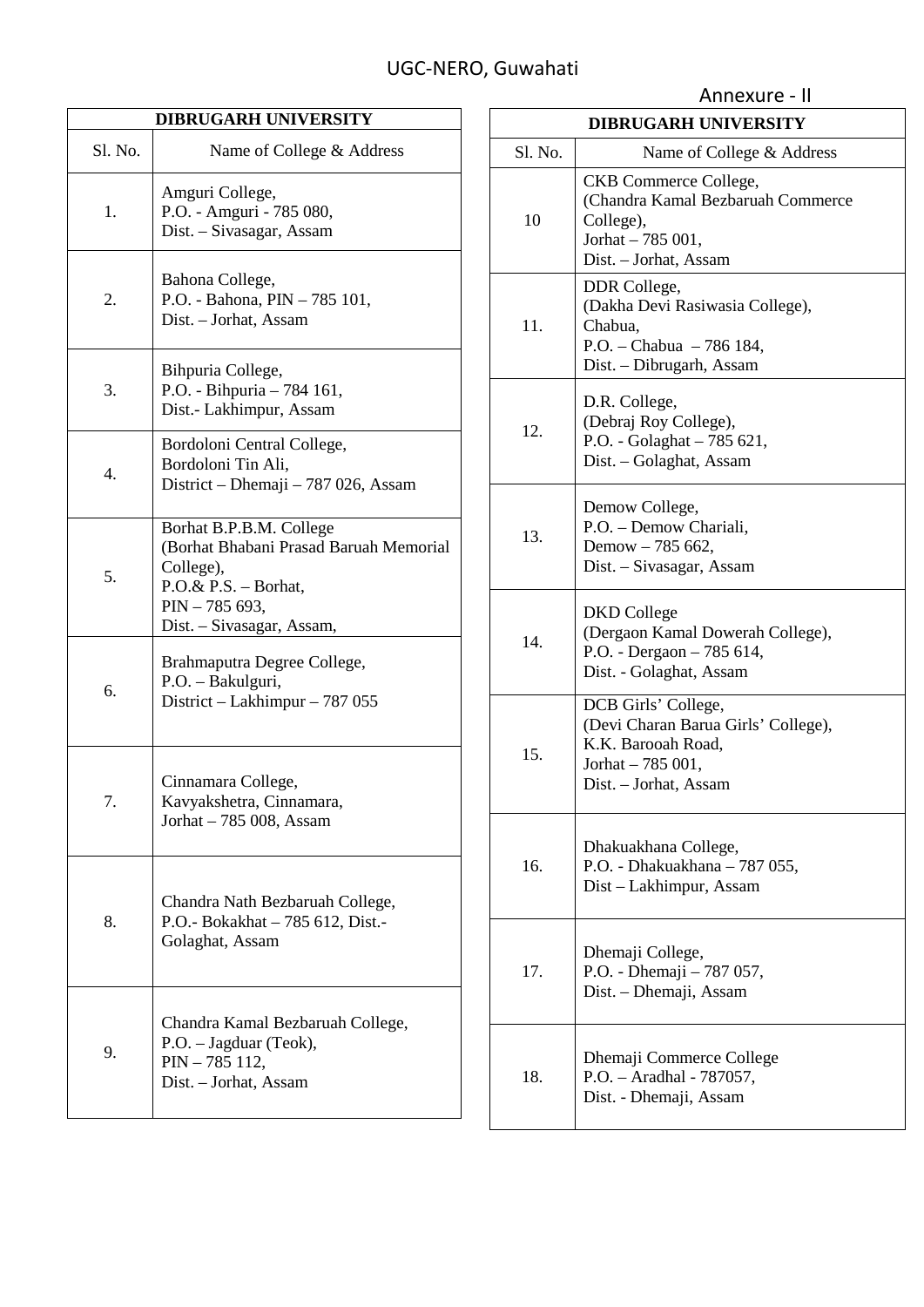| <b>DIBRUGARH UNIVERSITY</b> |                                                                                                                                                                         |  |
|-----------------------------|-------------------------------------------------------------------------------------------------------------------------------------------------------------------------|--|
| S1. No.                     | Name of College & Address                                                                                                                                               |  |
| 19.                         | Dhemaji Girls' College,<br>P.O. & Dist. - Dhemaji,<br>PIN - 787 057, Assam                                                                                              |  |
| 20.                         | Dibru College<br>P.O. - Boiragimoth,<br>Dibrugarh-786003,<br>Dist. - Dibrugarh, Assam                                                                                   |  |
| 21.                         | D.H.S.K. College,<br>(Dibrugarh Hanumanbox Surajmal Kanoi<br>College),<br>K.C. Gogoi Path,<br>P.O. - Dibrugarh - 786 001,<br>Dist. - Dibrugarh, Assam                   |  |
| 22.                         | D.H.S.K. Commerce College, (Dibrugarh<br>Hanumanbox Surajmal Kanoi Commerce<br>College),<br>K.C. Gogoi Path,<br>P.O. - Dibrugarh - 786 001,<br>Dist. - Dibrugarh, Assam |  |
| 23.                         | Digboi College,<br>P.O. - Digboi - 786 171,<br>Dist. - Tinsukia, Assam                                                                                                  |  |
| 24.                         | Digboi Mahila Mahavidyalaya,<br>P.O. - Digboi - 786 171,<br>Dist. - Tinsukia, Assam                                                                                     |  |
| 25.                         | Dikhowmukh College, Moglow,<br>P.O. - Bharalua Tiniali,<br>Dist. - Sivsagar, Assam,<br>$Pin - 785664,$                                                                  |  |
| 26.                         | Doomdooma College,<br>P.O. - Rupaisiding $-786$ 153, District $-$<br>Tinsukia, Assam                                                                                    |  |
| 27.                         | Duliajan College,<br>P.O. - Duliajan - 786 602,<br>Dist. - Dibrugarh, Assam                                                                                             |  |
| 28.                         | Duliajan Girls' College,<br>P.O. - Duliajan - 786 602,<br>Dist. - Dibrugarh, Assam,                                                                                     |  |
| 29.                         | Furkating College,<br>Furkating - 785 610,<br>Dist. - Golaghat, Assam                                                                                                   |  |

| <b>DIBRUGARH UNIVERSITY</b> |                                                                                                                                          |  |
|-----------------------------|------------------------------------------------------------------------------------------------------------------------------------------|--|
| Sl. No.                     | Name of College & Address                                                                                                                |  |
| 30.                         | Gargaon College,<br>P.O. - Simaluguri - 785 686,<br>Dist. - Sivasagar, Assam                                                             |  |
| 31.                         | Gogamukh College,<br>P.O. - Gogamukh - 787 034,<br>Dist. - Dhemaji, Assam                                                                |  |
| 32.                         | Golaghat Commerce College,<br>Jyotinagar, Golaghat - 785 621,<br>Dist. - Golaghat, Assam                                                 |  |
| 33.                         | Govt. College of Teacher Education,<br>Jonaki Nagar, P.O. - Golaghat,<br>Dist. - Golaghat - 785 621                                      |  |
| 34.                         | Harhi College,<br>P.O. - Gobindapur,<br>Dist. - Lakhimpur,<br>PIN - 787 055                                                              |  |
| 35.                         | H.C.D.G. College<br>(Hem Chandra Dev Goswami College),<br>Nitaipukhuri,<br>P.O. - Nitaipukhuri - 785 671,<br>Dist. - Sivasagar, Assam    |  |
| 36.                         | H.P.B. Girls' College,<br>(Hemo Prova Borbora Girls' College),<br>P.O. - Bengenakhowa,<br>Golaghat - 785 621,<br>Dist. – Golaghat, Assam |  |
| 37.                         | J.B. College,<br>(Jagannath Baruah College),<br>Barpatra Ali, Jorhat - 785 001,<br>Dist – Jorhat, Assam                                  |  |
| 38.                         | Jengraimukh College,<br>P.O. - Jengraimukh,<br>Majuli - 785 105,<br>Dist. - Jorhat, Assam                                                |  |
| 39.                         | Jhanji Hemnath Sarma College,<br>(J.H.N.S. College),<br>Jhanji-Jamuguri,<br>P.O. - Jhanji - 785 683,<br>Dist. - Sivasagar, Assam         |  |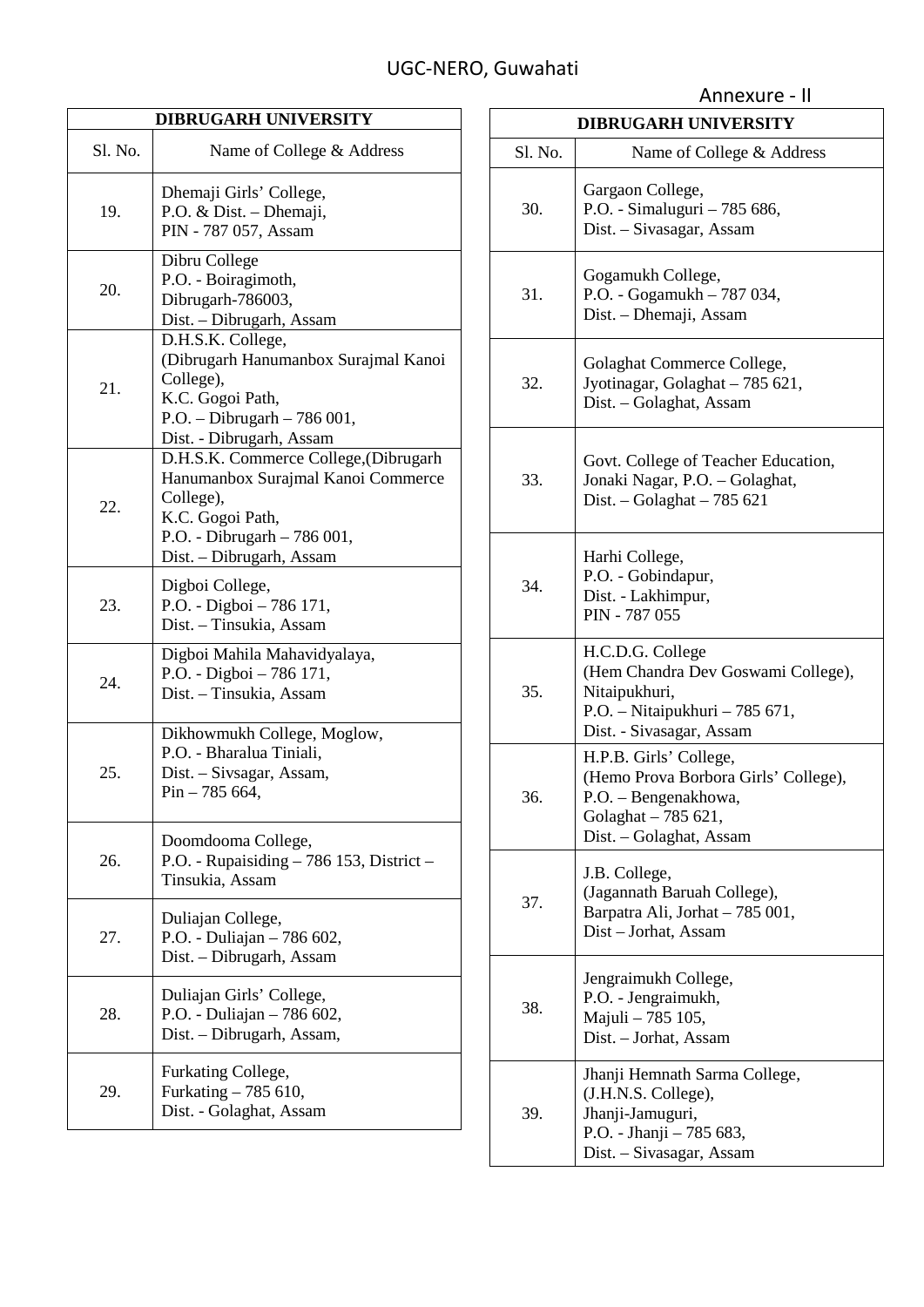| <b>DIBRUGARH UNIVERSITY</b> |                                                                                                                               |  |
|-----------------------------|-------------------------------------------------------------------------------------------------------------------------------|--|
| Sl. No.                     | Name of College & Address                                                                                                     |  |
| 40.                         | J.D.S.G. College,<br>(Jogananda Deva Satradhikar Goswami<br>College),<br>P.O. - Bokakhat - 785 612,<br>Dist - Golaghat, Assam |  |
| 41                          | Jiadhal College,<br>P.O. - Jiadhal Chariali,<br>Dhemaji - 787 057                                                             |  |
| 42.                         | Jonai Girls' College,<br>P.O. - Jonai, Dist. - Dhemaji,<br>PIN - 787 060 (Assam)                                              |  |
| 43.                         | Jorhat College (Amalgamated),<br>Mahatma Gandhi Road,<br>Jorhat - 785 001,<br>Dist. - Jorhat, Assam                           |  |
| 44.                         | Jorhat Kendriya Mahavidyalaya,<br>Kenduguri, Jorhat - 785 010,<br>Assam                                                       |  |
| 45.                         | Joya Gogoi College,<br>P.O.- Khumtai - 785 619,<br>Dist.- Golaghat, Assam                                                     |  |
| 46.                         | Kakojan College,<br>P.O. - Kakojan,<br>Dist. - Jorhat - 785 107, Assam                                                        |  |
| 47.                         | Kamargaon College,<br>P.O. - Kamargaon - 785 619,<br>Dist. - Golaghat, Assam                                                  |  |
| 48.                         | Kherajkhat College,<br>Bhugpur Chariali, Deotola,<br>District - Lakhimpur,<br>PIN - 787 033, Assam                            |  |
| 49.                         | Khowang College,<br>P.O. - Khowangghat,<br>$PIN - 785676,$<br>Dist. - Dibrugarh, Assam                                        |  |
| 50.                         | Lakhimpur Commerce College,<br>North Lakhimpur - 787 001,<br>Dist. - Lakhimpur, Assam                                         |  |

| <b>DIBRUGARH UNIVERSITY</b> |                                                                                                                                       |  |
|-----------------------------|---------------------------------------------------------------------------------------------------------------------------------------|--|
| Sl. No.                     | Name of College & Address                                                                                                             |  |
| 51.                         | Lakhimpur Girls' College,<br>North Lakhimpur,<br>P.O. - Khelmati - 787 031,<br>Dist. - Lakhimpur, Assam                               |  |
| 52.                         | Lakhimpur Kendriya Mahavidyalaya,<br>Charaimoria, North Lakhimpur,<br>PIN - 787 032, Assam                                            |  |
| 53.                         | L.T.K. College,<br>(Lakhimpur Telahi Kamalabaria College),<br>North Lakhimpur,<br>P.O. - Azad $-787001$ ,<br>Dist. - Lakhimpur, Assam |  |
| 54.                         | Laluk College,<br>P.O. - Laluk- 784 160,<br>Dist. - Lakhimpur, Assam                                                                  |  |
| 55.                         | Ledo College,<br>$P.O. - Ledo - 786182,$<br>District - Tinsukia, Assam                                                                |  |
| 56.                         | Machkhowa Degree College,<br>P.O. & P.S. - Machkhowa, District -<br>Dhemaji, Assam,<br>PIN - 787 058, Assam                           |  |
| 57.                         | Madhabdev College,<br>Narayanpur, P.O. - Dikrong,<br>Lakhimpur – 784 164, Assam                                                       |  |
| 58.                         | Majuli College,<br>P.O. - Kamalabari, Majuli,<br>Dist. - Jorhat - 785 106, Assam                                                      |  |
| 59.                         | MDKG College,<br>(Manohari Devi Kanoi Girls' College),<br>K.C. Gogoi Road,<br>Dibrugarh - 786 001,<br>Dist. - Dibrugarh, Assam        |  |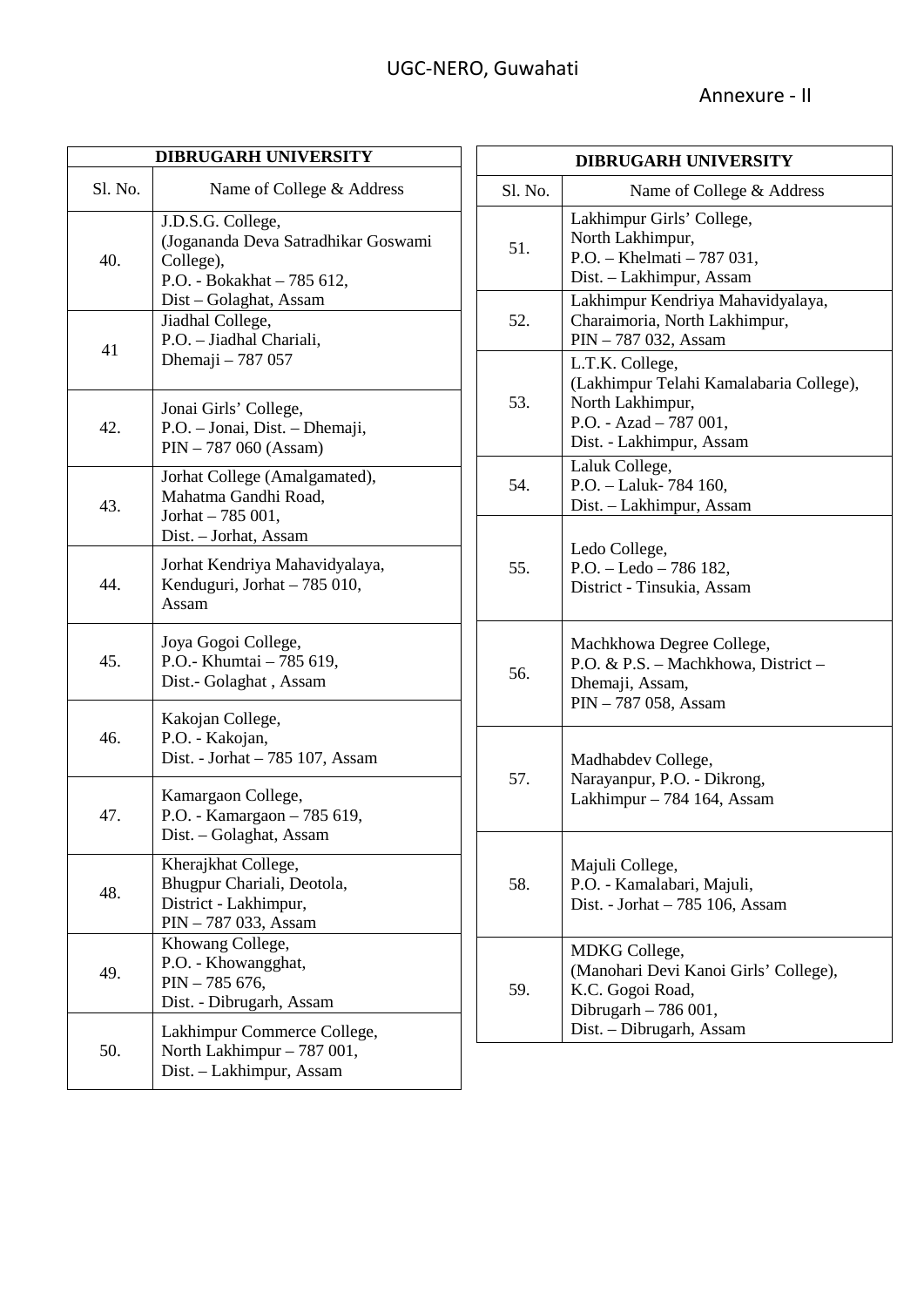| <b>DIBRUGARH UNIVERSITY</b> |                                                                                                |  |
|-----------------------------|------------------------------------------------------------------------------------------------|--|
| Sl. No.                     | Name of College & Address                                                                      |  |
| 60.                         | Margherita College,<br>Segunbari,<br>P.O. - Margherita - 786 181,<br>Dist. - Tinsukia, Assam   |  |
| 61.                         | Mariani College,<br>P.O. - Mariani - 785 634,<br>Dist. - Jorhat, Assam                         |  |
| 62.                         | Moran College,<br>P.O. - Moranhat - 785 670,<br>Dist. - Sivasagar, Assam                       |  |
| 63.                         | Moran Mahila Mahavidyalaya,<br>P.O. - Moranhat- 785 670,<br>Dist. - Sivasagar, Assam           |  |
| 64.                         | Moridhal College,<br>P.O. - Moridhal,<br>District - Dhemaji – 787 057, Assam                   |  |
| 65.                         | Murkong Selek College,<br>P.O. - Jonai - 787 060,<br>Dist. – Dhemaji, Assam                    |  |
| 66.                         | Naharkatiya College,<br>Naharkatia - 786 610,<br>Dist. - Dibrugarh                             |  |
| 67.                         | Namrup College,<br>P.O. - Parbatpur - 786 623,<br>Dist. - Dibrugarh, Assam                     |  |
| 68.                         | Nanda Nath Saikia College,<br>P.O. - Titabar $-785$ 630,<br>Dist. - Jorhat, Assam              |  |
| 69.                         | Nazira College,<br>Boarding Road,<br>Nazira Town, PIN - 785 685,<br>Dist. - Sivasagar, Assam   |  |
| 70.                         | North Bank College,<br>P.O. - Ghilamara - 787 053,<br>Dist. - Lakhimpur, Assam                 |  |
| 71.                         | North Lakhimpur College,<br>P.O. - Khelmati - 787 031,<br>Dist. - Lakhimpur, Assam             |  |
| 72.                         | Nowboicha College,<br>Nowboicha, P.O. - Doolahat,<br>$PIN - 787027,$<br>North Lakhimpur, Assam |  |

|                             | Annexure - II                                                                                       |
|-----------------------------|-----------------------------------------------------------------------------------------------------|
| <b>DIBRUGARH UNIVERSITY</b> |                                                                                                     |
| Sl. No.                     | Name of College & Address                                                                           |
| 73.                         | Panigaon Om Prakash Dinodia College,<br>P.O. - Panigaon, PIN - 787 052,<br>Dist. - Lakhimpur, Assam |
| 74                          | Paschim Dhemaji College,<br>P.O. - Ghuguha Doli,<br>Dist. - Dhemaji, Assam                          |
| 75.                         | Post Graduate Training College (Govt.),<br>M.G. Road, Jorhat - 785 001,<br>Dist. - Jorhat, Assam    |
| 76.                         | Pub-Majuli College,<br>P.O. - Bongaon, Majuli,<br>Dist.- Jorhat - 785 110, Assam                    |
| 77.                         | Rangachahi College,<br>P.O. - Rangachahi, Majuli,<br>PIN - 785 104,<br>Dist. - Jorhat, Assam        |
| 78.                         | Rengam Subansiri College,<br>P.O. - Patrichuk,<br>District - Lakhimpur, Assam<br>$PIN - 787055$     |
| 79.                         | Sadiya College,<br>P.O. - Chapakhowa - 786 157,<br>Dist. - Tinsukia, Assam                          |
| 80.                         | Sankadeva Mahavidyalaya,<br>Pathalipahar - 784 163,<br>Dist. - Lakhimpur, Assam                     |
| 81.                         | Sapekhati College,<br>P.O. - Sapekhati - 785 692,<br>District - Sivasagar, Assam                    |
| 82.                         | Sarupathar College,<br>P.O. - Sarupathar $-785601$ ,<br>Dist. - Golaghat, Assam                     |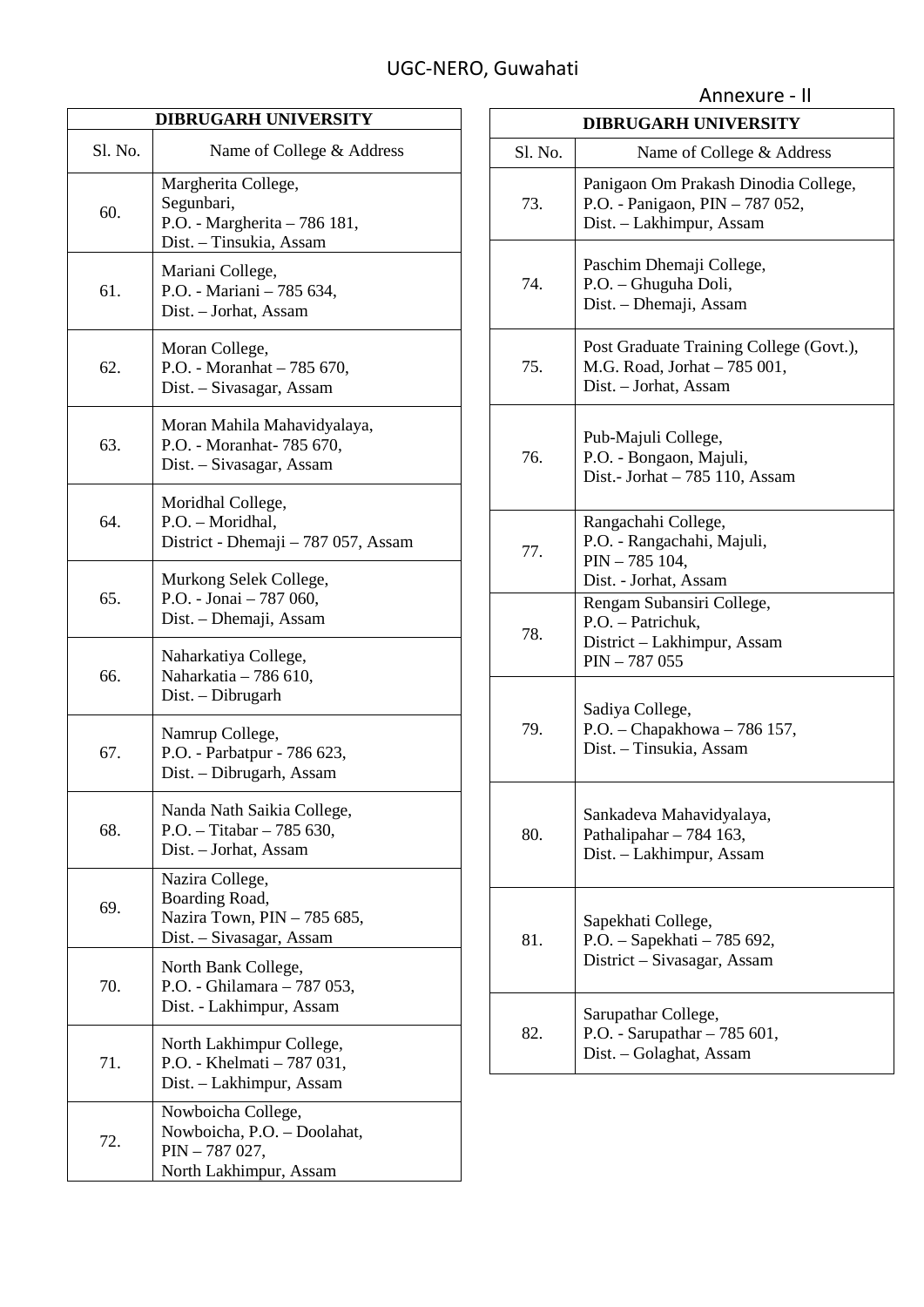| <b>DIBRUGARH UNIVERSITY</b> |                                                                                                                                                                  |  |
|-----------------------------|------------------------------------------------------------------------------------------------------------------------------------------------------------------|--|
| Sl. No.                     | Name of College & Address                                                                                                                                        |  |
| 83.                         | Old Name - Science College (Govt.),<br>Jorhat Institute of Science & Technology,<br>Jorhat-10, Jorhat, Assam<br>P.O. - Chengeli Gaon,<br>Chenijan, Jorhat, Assam |  |
| 84.                         | Sibsagar College,<br>P.O. - Joysagar - 785 665,<br>Dist - Sivasagar, Assam                                                                                       |  |
| 85.                         | Sibsagar Commerce College,<br>Borpukhuripar (East),<br>P.O.& Dist. - Sivasagar,<br>PIN - 785 640, Assam                                                          |  |
| 86.                         | Sibsagar Girls' College,<br>P.O. & Dist. - Sivasagar,<br>PIN - 785 640, Assam                                                                                    |  |
| 87.                         | Silapathar College,<br>P.O. - Silapathar - 787 059,<br>Dist. - Dhemaji, Assam                                                                                    |  |
| 88.                         | Silapathar Commerce College,<br>Jyoti Nagarh,<br>P.O. - Silapathar - 787 059,<br>Dist. - Dhemaji, Assam                                                          |  |
| 89.                         | Silapathar Science College,<br>P.O. - Silapathar- 787 059,<br>Dist. - Dhemaji, Assam                                                                             |  |
| 90.                         | Silapathar Town College,<br>P.O. - Silapathar - 787 059,<br>Dist. - Dhemaji, Assam                                                                               |  |
| 91.                         | Simen Chapari College,<br>P.O. - Simenchapari-787 061,<br>Dist. – Dhemaji, Assam                                                                                 |  |
| 92.                         | Sissi Borgaon College,<br>P.O. - Sissi Borgoan - 787 110,<br>Dist. - Dhemaji, Assam                                                                              |  |
|                             | Sonari College,                                                                                                                                                  |  |

P.O. – Sonari, PIN – 785 690, Dist. - Sivasagar, Assam

Dist.- Lakhimpur – 787 056

Subansiri College, P.O.- S.K. Adarsha

Assam

93.

94.

| <b>DIBRUGARH UNIVERSITY</b> |                                         |
|-----------------------------|-----------------------------------------|
| Sl. No.                     | Name of College & Address               |
| 95.                         | Swahid Maniram Dewan College,           |
|                             | P.O. - Charing - 785 661,               |
|                             | Dist. - Sivasagar, Assam                |
|                             | Swahid Peoli Phukan College,            |
| 96.                         | P.O. - Namtidole - 785 684,             |
|                             | Namti, Dist. - Sivasagar, Assam         |
|                             | Tengakhat College,                      |
| 97.                         | P.O. - Tengakhat - 786 103,             |
|                             | Dist. - Dibrugarh, Assam                |
|                             | Tingkhong College,                      |
| 98.                         | P.O. - Tingkhong - 786 612,             |
|                             | District - Dibrugarh, Assam             |
|                             | Tinsukia College,                       |
| 99.                         | P.O. - Tinsukia - 786 125,              |
|                             | Dist. - Tinsukia, Assam                 |
|                             | Tinsukia Commerce College,              |
| 100.                        | P.O. $-$ Sripuria $-786$ 145,           |
|                             | Dist. - Tinsukia, Assam                 |
|                             | Ujani Majuli Kherkatia College,         |
| 101.                        | P.O. - Ratanpur Miri,                   |
|                             | Majuli - 785 105, Dist. - Jorhat, Assam |
|                             | United Tribal Degree College,           |
| 102.                        | $P.O. - Bilmukh - 787053,$              |
|                             | Dist. - Lakhimpur (Assam)               |
|                             | Women's College,                        |
|                             | Tinsukia, Durgabari,                    |
| 103.                        | Rangagora Road,                         |
|                             | P.O. - Tinsukia - 786 125,              |
|                             | Dist. - Tinsukia, Assam                 |
|                             | Telahi Tuwaram Nath College             |
| 104.                        | Khaga, P.O.- Khaga                      |
|                             | North Lakhimpur - 787 057, Assam        |
|                             | <b>Borholla College</b>                 |
| 105.                        | P.O.: Borhola, Jorhat                   |
|                             | Assam - 785 631                         |
|                             | Bir Lachit Borphukan College            |
| 106.                        | P.O.: Sibsagar, Assam - 785 640         |
|                             | Nakachari College                       |
| 107.                        | Nakachari, Jorhat - 785 635, Assam      |
|                             | Nandala Borgohain City College          |
| 108.                        | Nirmali Gaon, P.O.: C.R. Building - 786 |
|                             | 003, Assam                              |
|                             | Dr. Nobin Bordoloi College              |
| 109.                        | Na-Ali, Dhekiajuli, Jorhat – 785 009,   |
|                             | Assam                                   |
|                             | Marangi Mahavidyalaya (Degree)          |
| 110.                        | P.O.: Lettekujan, Goalghat - 785 613,   |
|                             | Assam                                   |
|                             |                                         |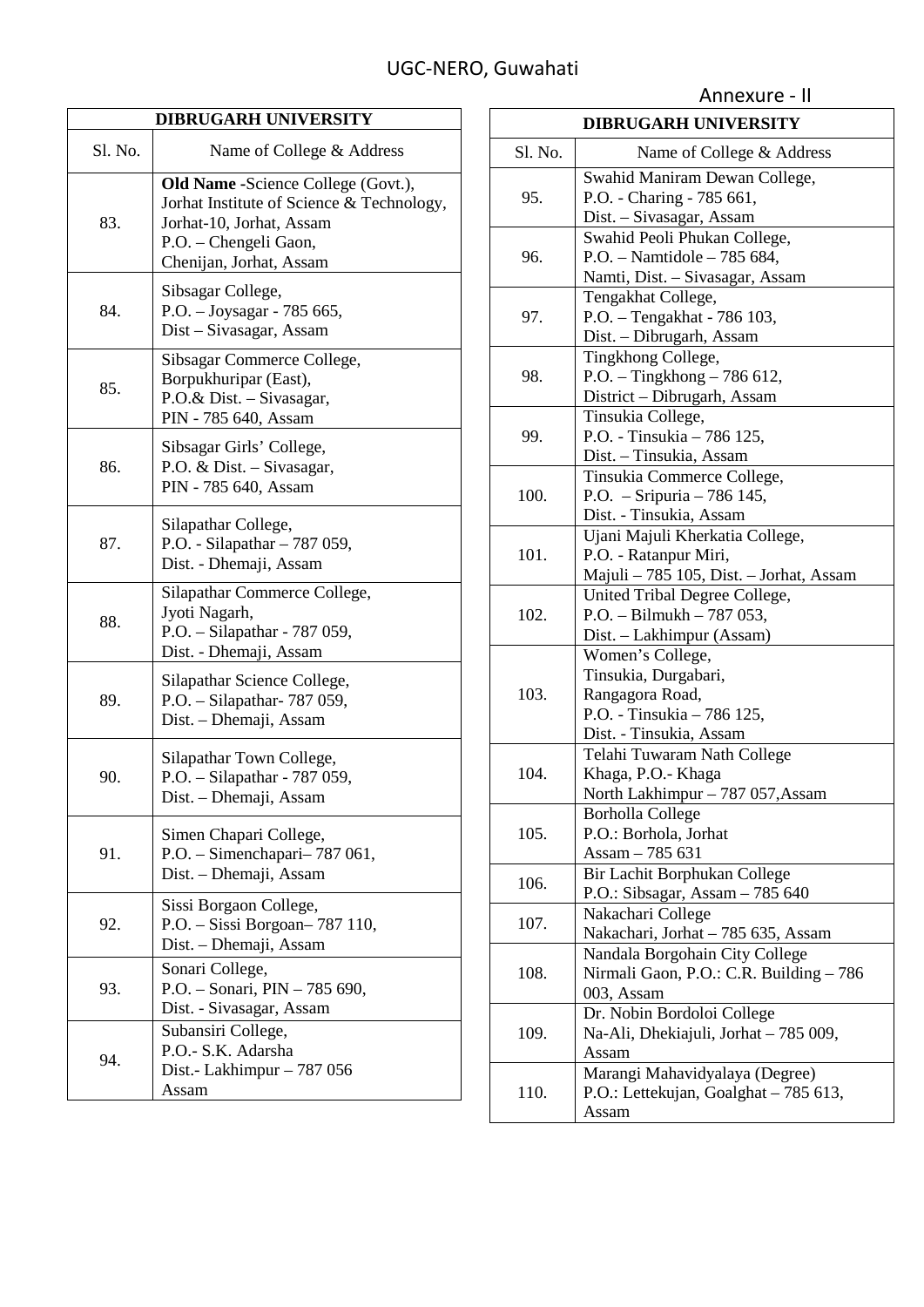| <b>GAUHATI UNIVERSITY</b> |                                                                                                                                         |  |
|---------------------------|-----------------------------------------------------------------------------------------------------------------------------------------|--|
| Sl. No.                   | Name of College & Address                                                                                                               |  |
| 1.                        | Abhayapuri College,<br>P.O. - Abhayapuri - 783 384,<br>Dist. - Bongaigaon, Assam                                                        |  |
| 2.                        | Anandaram Dhekial Phookan College,<br>Haibargaon - 782 002,<br>Dist. - Nagaon, Assam                                                    |  |
| 3.                        | Arya Vidyapeeth College,<br>Gopinath Nagar,<br>P.O. - Guwahati - 781 016,<br>Dist. - Kamrup, Assam                                      |  |
| 4.                        | Alhaz Sunai Bibi Choudhury College<br>P.O.- Udali Bazar, Lanka - 782 446<br>Nagaon, Assam.                                              |  |
| 5.                        | Bajali College,<br>P.O. - Pathsala - 781 325,<br>Dist. - Barpeta, Assam                                                                 |  |
| 6.                        | Banikanta College of Teacher Education<br>(B. T. College) (Govt.),<br>Lachit Nagar, Guwahati - 781 007<br>Dist. - Kamrup (Metro), Assam |  |
| 7.                        | Baosi Banikanta Kakati College,<br>P.O. - Nagaon -781309,<br>Dist. - Barpeta, Assam                                                     |  |
| 8.                        | Bapujee College,<br>Sarukshetri,<br>P.O. - Sarthebari - 781 307,<br>Dist. - Barpeta, Assam                                              |  |
| 9.                        | Barama College,<br>P.O. - Barama - 781 346,<br>Dist. - Baksa, BTAD, Assam                                                               |  |
| 10.                       | Barbhag College,<br>Vill. & P.O. - Kalag - 781 351<br>Dist. - Nalbari, Assam                                                            |  |
| 11.                       | Barnagar College, Sarbhog,<br>P.O. - Barnagar College,<br>Via - Sorbhog, PIN - 781 317,<br>Dist. – Barpeta, Assam                       |  |
| 12.                       | Barpeta Girls' College,<br>Village - Krishnanagar, Sundaridia,<br>$P.O. - Barpeta - 781301,$<br>Dist. - Barpeta, Assam                  |  |
| 13.                       | Basugaon College,<br>Basugaon - 783 372<br>Dist. - Chirang, BTAD, Assam                                                                 |  |

|         | <b>GAUHATI UNIVERSITY</b>                                                                                               |
|---------|-------------------------------------------------------------------------------------------------------------------------|
| Sl. No. | Name of College & Address                                                                                               |
| 14.     | B. Borooah College (Bholanath Borooah<br>College),<br>Ulubari, Guwahati - 781 007,<br>Dist. - Kamrup (Metro), Assam     |
| 15.     | Beltola College,<br>Bongaon, Beltola, Guwahati,<br>P.O. - Beltola - 781 028,<br>District - Kamrup (Metro), Assam        |
| 16.     | Bengtol College,<br>$P.O. + Vill. - Bengtol - 783394,$<br>Dist. - Chirang, BTAD, Assam                                  |
| 17.     | Bhawanipur Anchalik College,<br>P.O. - Bhawanipur - 781 352,<br>Dist. - Barpeta, Assam                                  |
| 18.     | B.H.B. College,<br>(Bhawanipur Hastinapur BijniCollege),<br>Vill. &P.O. - Sarupeta - 781 318,<br>Dist. - Barpeta, Assam |
| 19.     | B. H. College,<br>Barpeta-Howly Road, Hala Pakuri,<br>Howly - 781 316,<br>Dist. - Barpeta, Assam                        |
| 20.     | Bhola Nath College,<br>College Road,<br>P.O. - Bidyapara - 783 324,<br>Dist. - Dhubri, Assam                            |
| 21.     | Bijni College,<br>P.O. - Bijni - 783 390,<br>Dist. - Chirang (B.T.A.D.), Assam                                          |
| 22.     | Bikali College,<br>P.O. - Dhupdhara - 783 123,<br>Dist. - Goalpara, Assam                                               |
| 23.     | Bilasipara College,<br>P.O. - Bilasipara - 783 348,<br>Dist. - Dhubri, Assam                                            |
| 24.     | Binadi Chandra Medhi College, Ramdia,<br>P.O.- Ramdia, District- Kamrup, Pin-781<br>102                                 |
| 25.     | B.P. Chaliha College,<br>(Bimala Prasad Chaliha College),<br>Nagarbera - 781 127,<br>Dist. – Kamrup (Rural), Assam      |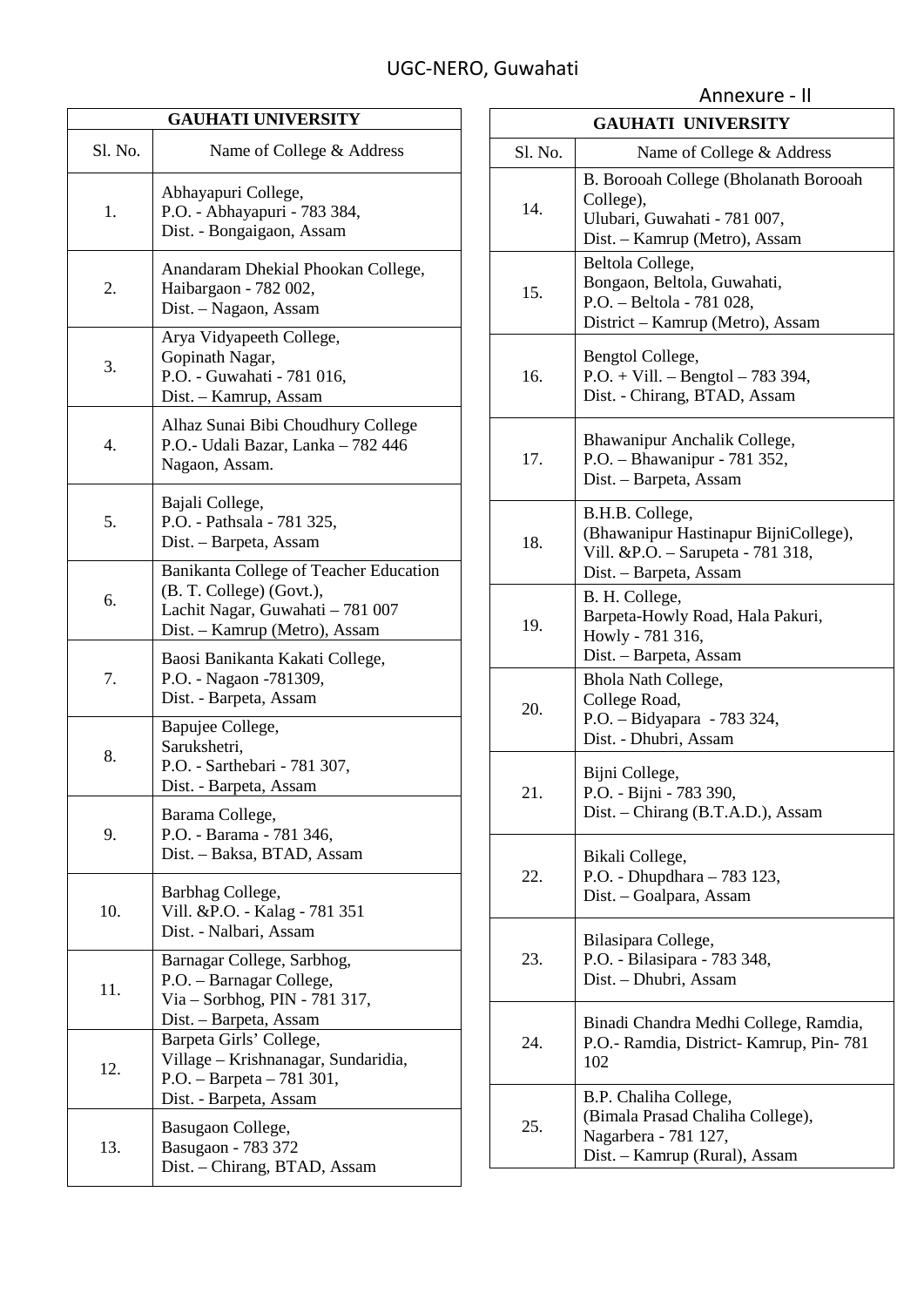| <b>GAUHATI UNIVERSITY</b> |                                                                                                                               |  |
|---------------------------|-------------------------------------------------------------------------------------------------------------------------------|--|
| S1. No.                   | Name of College & Address                                                                                                     |  |
| 26.                       | Birjhora Mahavidyalaya,<br>Bongaigaon - 783 380,<br>Dist. - Bongaigaon, Assam                                                 |  |
| 27.                       | B.R.M. Govt. Law College,<br>(Bishnu Ram Medhi Govt. Law College),<br>Guwahati - 781 038,<br>Dist. – Kamrup (Metro), Assam    |  |
| 28.                       | Biswanath College,<br>Biswanath Chariali - 784 176,<br>Dist. – Sonitpur, Assam                                                |  |
| 29.                       | Bodofa U. N. Brahma College,<br>P.O. - Dotma - 783 347,<br>Dist. – Kokrajhar, BTAD, Assam                                     |  |
| 30.                       | B.B. Kishan College,<br>(Bogadhar Brahma Kishan College),<br>Jalah, P.O. - Jalahghat - 781 327<br>Dist. - Baksa, BTAD (Assam) |  |
| 31.                       | Bongaigaon College,<br>P.O. & Dist. - Bangaigaon, Assam, PIN -<br>783 380                                                     |  |
| 32.                       | Chaiduar College,<br>P.O. - Gohpur - 784 168,<br>Dist. - Sonitpur, Assam                                                      |  |
| 33.                       | Chhamaria Anchalik College,<br>Vill. &P.O. - Chhamaria,<br>PIN - 781 136,<br>Dist. - Kamrup (Rural), Assam                    |  |
| 34.                       | Chhaygaon College,<br>P.O. - Chhaygaon - 781 124,<br>Dist. - Kamrup (Rural), Assam                                            |  |
| 35.                       | Chilarai College,<br>P.O. - Golokgang - 783 334,<br>Dist. - Dhubri, Assam                                                     |  |
| 36.                       | Commerce College,<br>Kokrajhar - 783 370,<br>P.O. & Dist. - Kokrajhar, BTC, Assam                                             |  |
| 37.                       | Cotton College,<br>Panbazar, Guwahati - 781 001,<br>Dist. – Kamrup (Metro), Assam                                             |  |

| <b>GAUHATI UNIVERSITY</b> |                                                                                                                       |
|---------------------------|-----------------------------------------------------------------------------------------------------------------------|
| Sl. No.                   | Name of College & Address                                                                                             |
| 38.                       | D.K. College, (Dakshin Kamrup<br>College), P.O. - Mirza - 781 125, Dist. -<br>Kamrup (Rural), Assam                   |
| 39.                       | D.K. Girls' College,<br>(Dakshin Kamrup Girls' College),<br>P.O. - Mirza - 781 125,<br>Dist. - Kamrup (Rural), Assam  |
| 40.                       | Dalgoma Anchalik College, Dalgoma,<br>P.O.- Matia, District-Goalpara-783 125                                          |
| 41.                       | Darrang College,<br>P.O. - Tezpur - 784 001,<br>Dist. – Sonitpur, Assam                                               |
| 42.                       | Dhamdhama Anchalik College,<br>Village - Dhamdhama,<br>P.O. - Niz-Dhamdhama - 781 349,<br>Dist. - Nalbari, Assam      |
| 43.                       | Dhing College,<br>P.O. - Dhing - 782 123,<br>Dist. - Nagaon, Assam                                                    |
| 44.                       | Dhubri Girl's College, A.K. Azad Road,<br>P.O.& District-Dhubri,<br>Pin-783 301                                       |
| 45.                       | Dimoria College,<br>P.O. - Khetri - 782 403,<br>Dist. – Kamrup (Metro), Assam                                         |
| 46.                       | Dispur College,<br>Ganeshguri, Dispur,<br>Guwahati - 781 006<br>Dist. - Kamrup, Assam                                 |
| 47.                       | Dr. B.K.B. College,<br>(Dr. Birinchi Kumar Baruah College),<br>P.O. - Puranigudam - 782 141,<br>Dist. - Nagaon, Assam |
| 48.                       | Dudhnoi College,<br>P.O. - Dudhnoi - 783 124<br>Dist. - Goalpara, Assam                                               |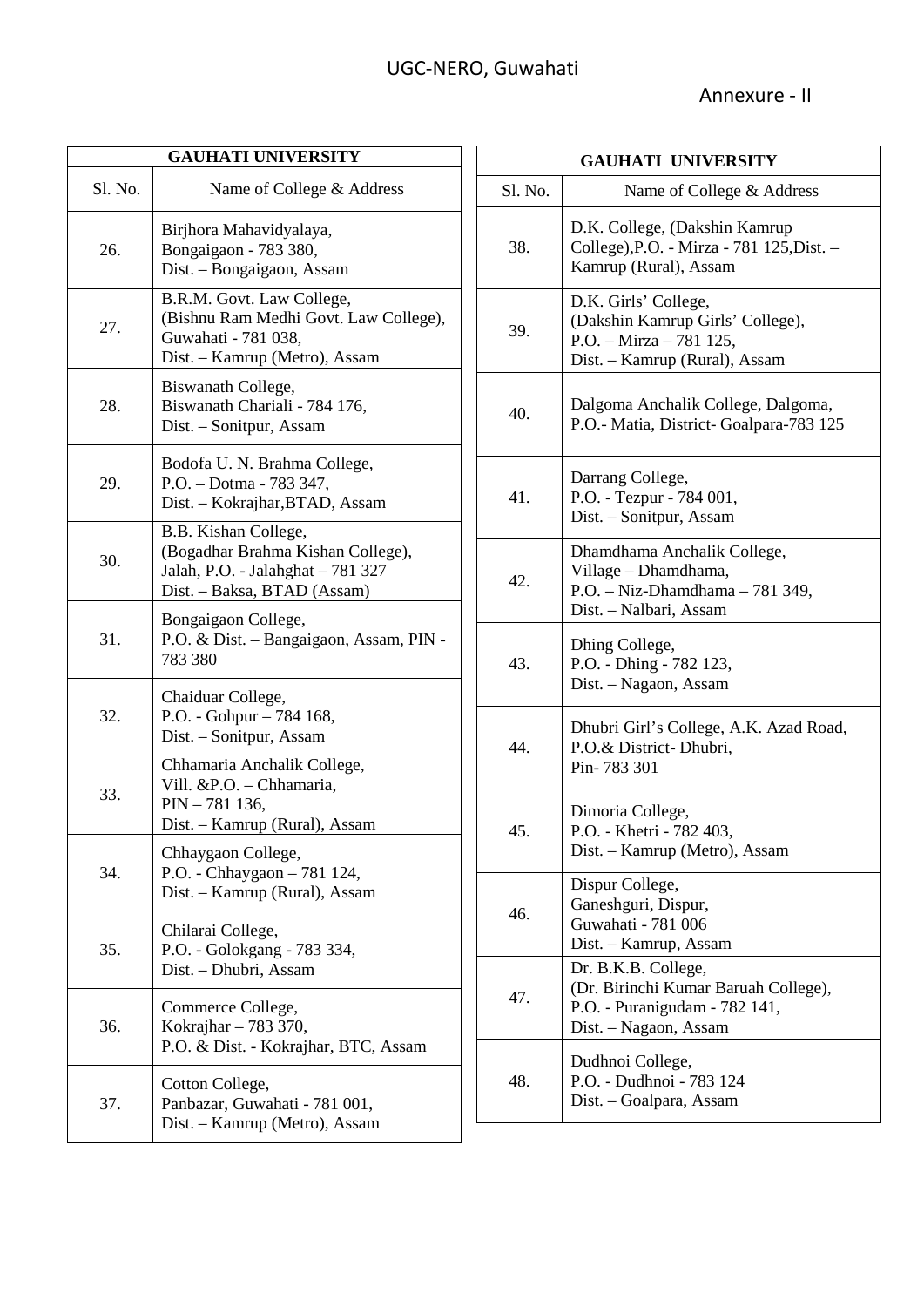| <b>GAUHATI UNIVERSITY</b> |                                                                                                                             |  |
|---------------------------|-----------------------------------------------------------------------------------------------------------------------------|--|
| Sl. No.                   | Name of College & Address                                                                                                   |  |
| 49.                       | Fakiragram College,<br>P.O. - Fakiragram- 783 345,<br>Dist. - Kokrajhar, BTAD, Assam                                        |  |
| 50.                       | F.A. Ahmed College, Garoimari, P.O.-<br>Tukrapara, District-Kamrup, Pin-781<br>137(Assam)                                   |  |
| 51.                       | Gauhati Commerce College<br>R.G. Barooah Road, Guwahati<br>P.O. - Bamunimaidan $-781021$ ,<br>Dist. – Kamrup (Metro), Assam |  |
| 52.                       | Ghanakanta Baruah College,<br>District – Morigaon – 782 105, Assam                                                          |  |
| 53.                       | Girls' College, Kokrajhar,<br>Rashmivan, Narabari,<br>P.O. & Dist. - Kokrajhar - 783 370,<br>BTAD, Assam                    |  |
| 54.                       | G. L. Choudhury College,<br>P.O. - Barpeta Road - 781 315,<br>Ward No. $-6$ ,<br>District - Barpeta, Assam                  |  |
| 55.                       | Goalpara College,<br>Goalpara - 783 101,<br>Dist. - Goalpara, Assam                                                         |  |
| 56.                       | Goreswar College,<br>P.O. - Goreswar - 781 366<br>Dist. - Baksa, BTAD, Assam                                                |  |
| 57.                       | Gossaigaon College,<br>P.O. - Gossaigaon - 783 360,<br>Dist. - Kokrajhar, BTAD, Assam                                       |  |
| 58.                       | Guwahati College,<br>Bamunimaidam,<br>Guwahati - 781 021<br>Dist. - Kamrup (Metro), Assam                                   |  |
| 59.                       | Gyanpeeth Degree College,<br>Vill. & P.O. - Nikashi - 781 372,<br>Dist. - Baksa, BTAD, Assam                                |  |
| 60.                       | Habraghat Mahavidyalaya,<br>Krishnai, Goalpara-783126,<br>Assam                                                             |  |

| <b>GAUHATI UNIVERSITY</b> |                                                                                                     |  |
|---------------------------|-----------------------------------------------------------------------------------------------------|--|
| Sl. No.                   | Name of College & Address                                                                           |  |
| 61.                       | Haji Anfar Ali College,<br>P.O. - Dabaka - 782 440,<br>Dist. - Nagaon, Assam                        |  |
| 62.                       | Handique Girls' College,<br>Guwahati - 781 001<br>Dist. - Kamrup (Metro), Assam                     |  |
| 63.                       | Hatichong College,<br>P.S. - Jajari,<br>P.O. - Hatichong - 782 142, District -<br>Nagaon, Assam     |  |
| 64.                       | Hatidhura College,<br>P.O.- Srinagar, Via - Tamarhat,<br>Dist. - Kokrajhar, Assam,<br>PIN - 783 332 |  |
| 65.                       | Hatsingimari College, P.O.- Hatsingimari<br>District- Dhubri, Pin- 783 135                          |  |
| 66.                       | Halakura College,<br>Halakura, P.O. - Mahamayahat,<br>District – Dhubri – 783 335, Assam            |  |
| 67.                       | Hojai College,<br>P.O. - Hojai - 782 435<br>Dist - Nagaon, Assam                                    |  |
| 68.                       | Jagiroad College,<br>P.O. - Jagiroad - 782 410,<br>Dist. – Morigaon, Assam                          |  |
| 69.                       | Janata College,<br>P.O. - Serfanguri - 783 346<br>Dist. - Kokrajhar, B.T.C., Assam                  |  |
| 70.                       | Jaleswar College,<br>Tapoban, Jaleswar, P.O.- Katarihara-783<br>132, District- Goalpara, Assam.     |  |
| 71.                       | Jawaharlal Nehru College,<br>Boko – 781 123, Dist. – Kamrup (Rural),<br>Assam                       |  |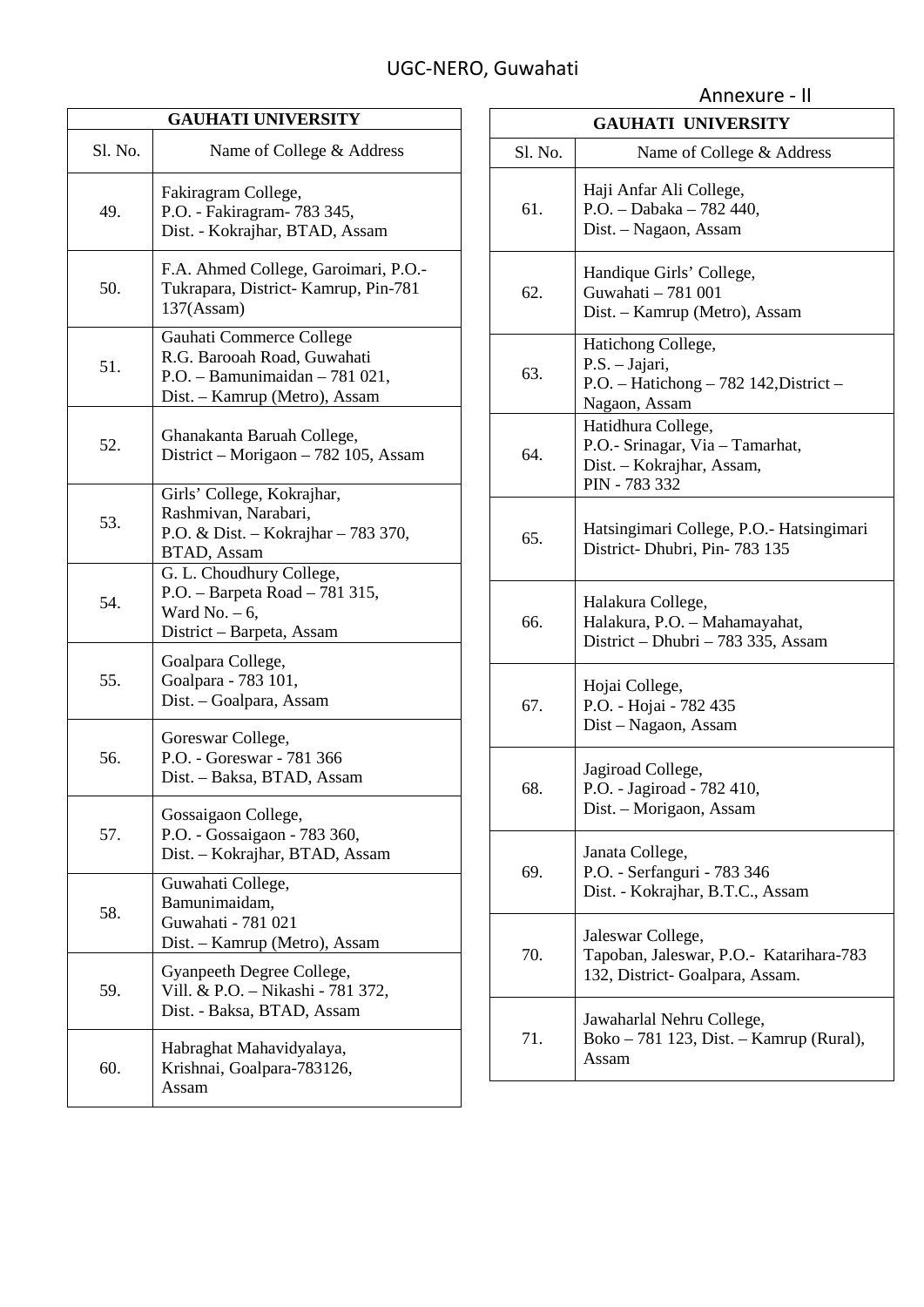**GAUHATI UNIVERSITY** Sl. No. Name of College & Address 72. J.B. Law College, R.G. Barua Road, Chandmari, Guwahati – 781 003 Dist. – Kamrup (Metro), Assam 73. Janapriya College, Bauiarapara, P.O. – Garemari, District – Barpeta – 781 314, Assam 74. Juria College, P.O.- Fakuli Pathar District- Nagaon, Pin- 782 124 75. Kalaguru Bishnu Rabha Degree College, P.O. - Orang – 784 114, Dist. – Udalguri, BTAD, Assam 76. Kaliabar College, P.O.- Kuwaritol, Dist.- Nagaon – 782 137, Assam 77. K.R.B. Girls' College, Fatasil Ambari, P.O. – Bharalumukh, Guwahati - 781 009, Dist. – Kamrup (Metro), Assam 78. Kampur College, P.O. - Kampur -782 426, Dist. - Nagaon, Assam 79. Kamrup College, Chamata - 781 306, Dist. – Nalbari, Assam 80. Kanya Mahavidyalaya, Geetanagar, Guwahati – 781 021, District – Kamrup (Metro), Assam 81. Karmashree Hiteswar Saikia College, Sixmile-Panjabari Road – 781 022, District – Kamrup (Metro), Assam 82. K.C. Das Commerce College, P.O. – Rehabari – 781 008, Chatribari, Dist. – Kamrup (Metro), Assam 83. Khagarijan College. P.O. :- Chotahibargaon – 782 002, Dist. – Nagaon, Assam

|         | Annexure - II                                                                                                                   |
|---------|---------------------------------------------------------------------------------------------------------------------------------|
|         | <b>GAUHATI UNIVERSITY</b>                                                                                                       |
| Sl. No. | Name of College & Address                                                                                                       |
| 84.     | Kharupetia College,<br>P.O. - Kharupetia - 784 115,<br>Dist. - Darrang, Assam,<br>Bank - State Bank of India                    |
| 85.     | Khoirabari College,<br>P.O. - Khoirabari - 784 522,<br>Dist. - Udalguri, BTAD, Assam                                            |
| 86.     | Kokrajhar Govt. College,<br>P.O. - Kokrajhar - 783 370,<br>Dist. - Kokrajhar, BTC, Assam                                        |
| 87.     | Lakhipur College,<br>P.O. - Lakhipur - 783 129,<br>Dist. - Goalpara, Assam                                                      |
| 88.     | Lalit Chandra Bharali College,<br>Maligaon, Guwahati - 781 011,<br>Dist. - Kamrup (Metro), Assam                                |
| 89.     | Lanka Mahavidyalaya<br>Rong Mahal,<br>P.O. - Lanka - 782 446<br>Dist. – Nagaon, Assam                                           |
| 90.     | Lok Nayak Omeo Kumar Das College<br>(L.O.K.D. College),<br>P.O. - Dhekiajuli - 784 110,<br>Dist. - Sonitpur, Assam              |
| 91.     | Lok Priya Gopi Nath Bordoloi Girls'<br>College, Mission Chariali,<br>P.O. - Ketekibri - 784 154,<br>District - Sonitpur, Assam, |
| 92.     | Lumding College,<br>College Road, P.O. - Lumding<br>Pin - 782 447, Dist. - Nagaon, Assam                                        |
| 93.     | Luitparia College, Alopati Mazarchar, P.O.-<br>Kalairdia Via Nagarbera, Dist.- Barpeta -<br>781 127, Assam                      |
| 94.     | M.C. College,<br>(Madhab Choudhury College),<br>P.O. - Barpeta - 781 301,<br>Dist. - Barpeta, Assam                             |
| 95.     | Madhya Kamrup College,<br>Subha, P.O. - Chenga - 781 305,<br>Dist. – Barpeta, Assam                                             |
| 96.     | Milanjyoti College, Itervita, P.O.- Barbala,<br>District-Barpeta, Pin-781 316                                                   |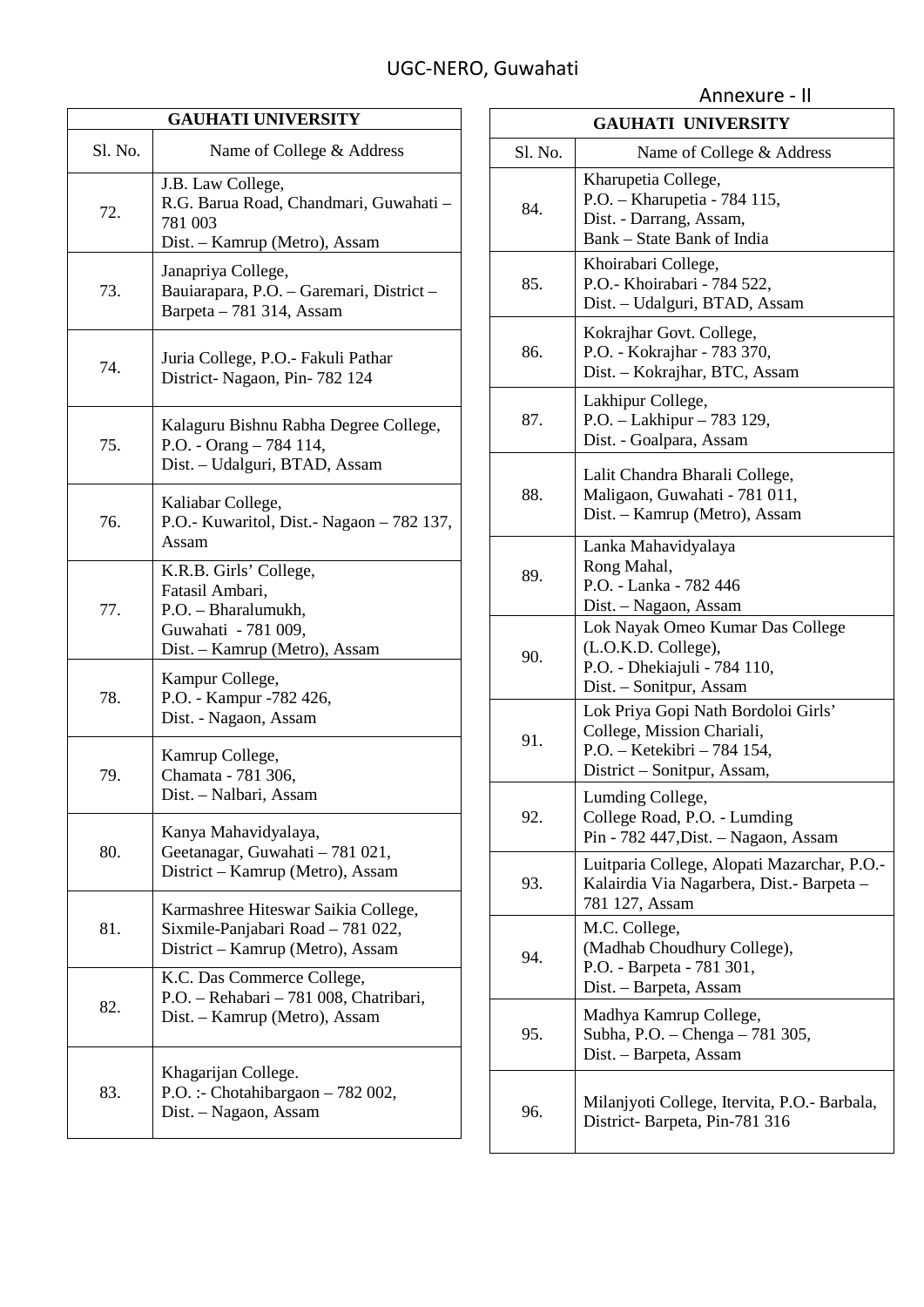$\mathbf{r}$ 

| <b>GAUHATI UNIVERSITY</b> |                                                                                                              |  |
|---------------------------|--------------------------------------------------------------------------------------------------------------|--|
| Sl. No.                   | Name of College & Address                                                                                    |  |
| 97.                       | M.N.C. Balika Mahavidyalaya,<br>Nalbari - 781 335,<br>Dist. - Nalbari, Assam                                 |  |
| 98.                       | Mangaldoi College,<br>P.O. - Mangaldoi - 784 125,<br>Dist. - Darrang, Assam<br>Bank - State Bank of India    |  |
| 99.                       | Mankachar College,<br>P.O. - Mankachar - 783 131,<br>Dist. - Dhubri, Assam                                   |  |
| 100.                      | Mayang Anchalik College,<br>P.O. - Rajamayang $-782411$ ,<br>Dist. - Morigaon, Assam                         |  |
| 101                       | Mazbat College,<br>P.O. - Mazbat - 784 507,<br>Dist. - Udalguri, BTAD, Assam                                 |  |
| 102.                      | Manikpur Anchalik College, P.O.-<br>Manikpur – 783 392, Dist.- Bongaigaon,<br>Assam                          |  |
| 103.                      | Moirabari College,<br>Moirabari - 782 126,<br>Dist. – Morigaon, Assam                                        |  |
| 104.                      | Morigaon College,<br>P.O. - Morigaon - 782 105<br>Dist. – Morigaon, Assam                                    |  |
| 105.                      | Nabajyoti College,<br>P.O. - Kalgachia - 781 319<br>Dist. - Barpeta, Assam                                   |  |
| 106.                      | Nagaon GNDG Commerce College,<br>Jyoti Nagar, Panigaon,<br>P.O. - Nagaon - 782 001,<br>Dist. – Nagaon, Assam |  |
| 107.                      | Nalbari College,<br>P.O. - Nalbari - 781 335,<br>Dist. - Nalbari, Assam                                      |  |
| 108.                      | Nalbari Commerce College,<br>Japarkuchi,<br>P.O. - Chowkbazar - 781 335,<br>Dist. - Nalbari, Assam           |  |
| 109.                      | Narangi Anchalik Mahavidyalaya,<br>Narangi, Guwahati - 781 171, Kamrup,<br>Assam                             |  |
| 110.                      | Nirmal Haloi College,<br>Patacharkuchi,<br>P.O. - Patacharkuchi - 781 326,<br>Dist. - Barpeta, Assam         |  |

| <b>GAUHATI UNIVERSITY</b> |                                                                                                                          |
|---------------------------|--------------------------------------------------------------------------------------------------------------------------|
| Sl. No.                   | Name of College & Address                                                                                                |
| 111.                      | North Gauhati College,<br>P.O. - College Nagar - 781 031,<br>Dist. - Kamrup (Rural), Assam                               |
| 112.                      | North Kamrup College,<br>Village - Baghmara,<br>P.O. - Baghmara Bazar - 781 328,<br>District - Barpeta, Assam            |
| 113.                      | Nowgong College,<br>Nagaon - 782 001,<br>Dist. - Nagaon, Assam                                                           |
| 114.                      | Nowgong Girls' College,<br>Haibargaon, Nagaon - 782 001,<br>Dist. - Nagaon, Assam                                        |
| 115.                      | Nonoi College, P.O. - Nonoi, Nagaon-782<br>101                                                                           |
| 116.                      | Pandu College,<br>Pandu, Guwahati - 781 012,<br>Dist. - Kamrup (Metro), Assam                                            |
| 117.                      | Paschim Barigog Anchalik Mahavidyalaya,<br>P.O. - Baranghati - 781 350,<br>Dist. - Kamrup (Rural), Assam                 |
| 118.                      | Paschim Guwahati Mahavidyalaya,<br>Dharapur Chariali, Vill-Dharapur, P.O.-<br>Azara,, Dist-Kamrup<br>Pin -781 017, Assam |
| 119.                      | Pragjyotish College,<br>Santipur, Guwahati - 781 009,<br>Dist. – Kamrup (Metro), Assam                                   |
| 120.                      | Pramathesh Baruah College,<br>Gauripur, Ward No. $-4$ ,<br>$P.S. + P.O. - Gauripur - 783331,$<br>Dist. - Dhubri, Assam   |
| 121.                      | Pub-Kamrup College,<br>Village & P.O. - Baihata Chariali, PIN - 781<br>381,<br>Dist. - Kamrup (Rural), Assam             |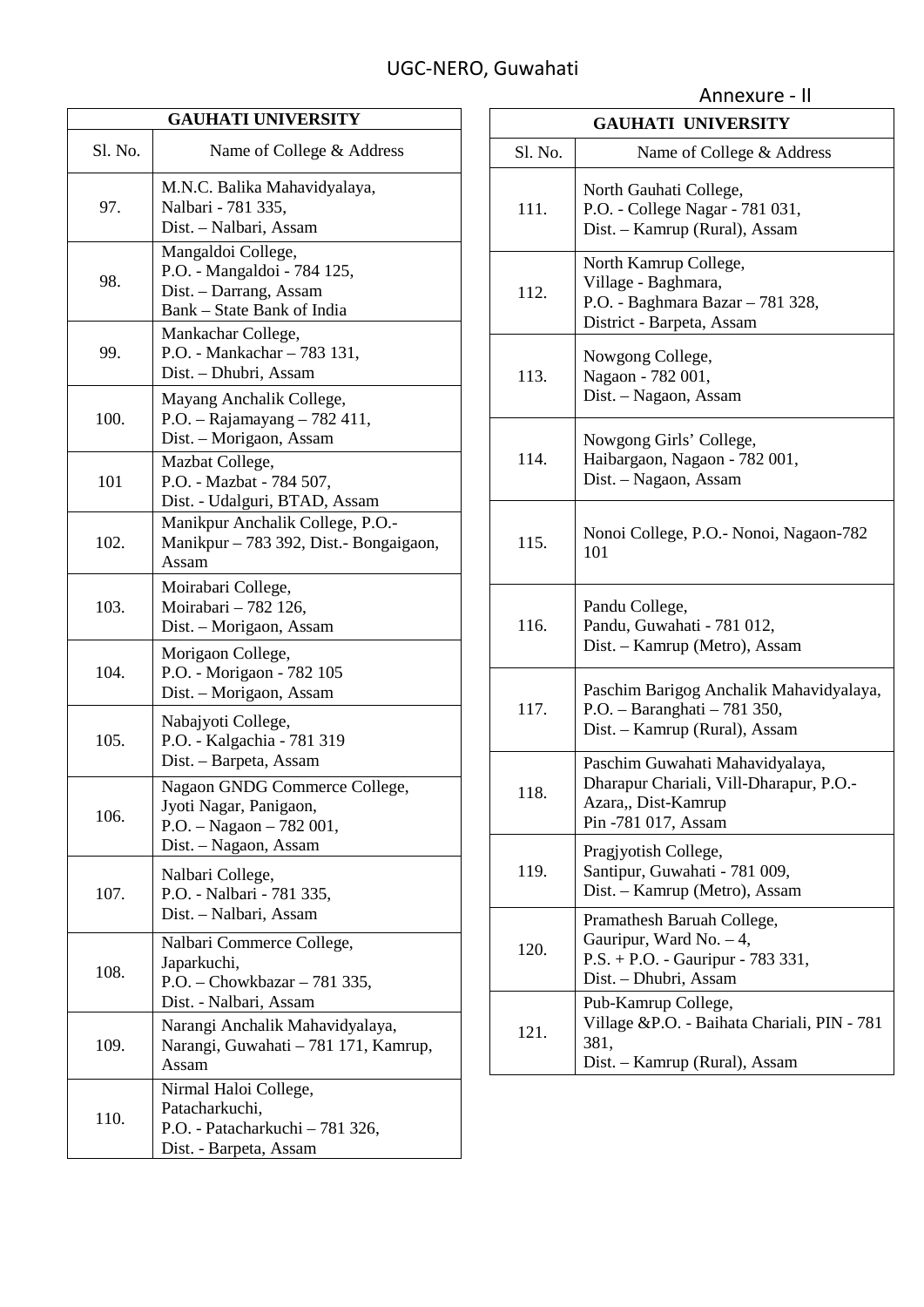| <b>GAUHATI UNIVERSITY</b> |                                                                                                                        |  |
|---------------------------|------------------------------------------------------------------------------------------------------------------------|--|
| S1. No.                   | Name of College & Address                                                                                              |  |
| 122.                      | Puthimari College,<br>P.O. - Soneswar - 781 382,<br>Dist. - Kamrup (Rural), Assam                                      |  |
| 123.                      | Radha Govinda Baruah College,<br>A.K. Dev Road, Fatasil-Ambari,<br>Guwahati - 781 025<br>Dist. - Kamrup (Metro), Assam |  |
| 124.                      | Raha College,<br>Village & P.O. - Raha - 782 103,<br>Dist. - Nagaon, Assam                                             |  |
| 125.                      | Rangapara College,<br>Village - Amaribari,<br>P.O. - Rangapara - 784 505,<br>Dist. - Sonitpur, Assam                   |  |
| 126.                      | Rangia College,<br>College Road, Rangia,<br>P.O. - Rangia - 781 354,<br>Dist. - Kamrup (Rural), Assam                  |  |
| 127.                      | Ratnapith College,<br>Bahalpur, P.O. - Chapar - 783 371,<br>Dist. - Dhubri, Assam                                      |  |
| 128.                      | Rupahi College<br>P.O. - Rupahi - 782 125,<br>Dist. - Nagaon, Assam                                                    |  |
| 129.                      | Salbari College,<br>P.O. - Salbari - 781 318,<br>Dist. - Baska, BTAD, Assam                                            |  |
| 130.                      | Samaguri College,<br>P.O. - Samaguri,<br>Nagaon - 782 140, Assam                                                       |  |
| 131.                      | Sapatgram College,<br>P.O. - Saptagram - 783 337,<br>Dist. – Dhubri, Assam                                             |  |
| 132.                      | Saraighat College,<br>P.O. - Changsari - 781 101,<br>Dist. - Kamrup (Rural), Assam                                     |  |

| <b>GAUHATI UNIVERSITY</b> |                                                                                                                                         |  |
|---------------------------|-----------------------------------------------------------------------------------------------------------------------------------------|--|
| Sl. No.                   | Name of College & Address                                                                                                               |  |
| 133.                      | S. B. Deorah College,<br>G.S. Road, Ulubari,<br>Guwahati - 781 007, Assam                                                               |  |
| 134.                      | Science College, Kokrajhar<br>P.O. & Dist. - Kokrajhar - 783 370,<br><b>BTAD.</b> Assam                                                 |  |
| 135.                      | Sipajhar College,<br>P.O. - Sipajhar - 784 145,<br>Dist. - Darrang, Assam                                                               |  |
| 136.                      | Sonapur College,<br>P.O. - Sonapur - 782 402,<br>Dist. - Kamrup (Metro), Assam                                                          |  |
| 137.                      | Sontali Anchalik College,<br>P.O. - Mahtoli - 781 136, Dist. - Kamrup,<br>Assam                                                         |  |
| 138.                      | S.B.M.S. College,<br>(Sualkuchi Budram Madhab, Satradhikar<br>College),<br>P.O. - Sualkuchi - 781 103,<br>Dist. – Kamrup (Rural), Assam |  |
| 139.                      | Suren Das College,<br>P.O. - Hajo - 781 102,<br>Dist. - Kamrup (Rural), Assam                                                           |  |
| 140.                      | Swami Yogananda Giri College,<br>P.O. - Sakti-Ashram,<br>Dist. - Kokrajhar (BTC), Assam                                                 |  |
| 141.                      | Tangla College,<br>P.O. - Tangla - 784 521,<br>Dist. - Udalguri, BTAD, Assam                                                            |  |
| 142.                      | Tezpur College,<br>P.O. - Tezpur - 784 001,<br>Dist. – Sonitpur, Assam                                                                  |  |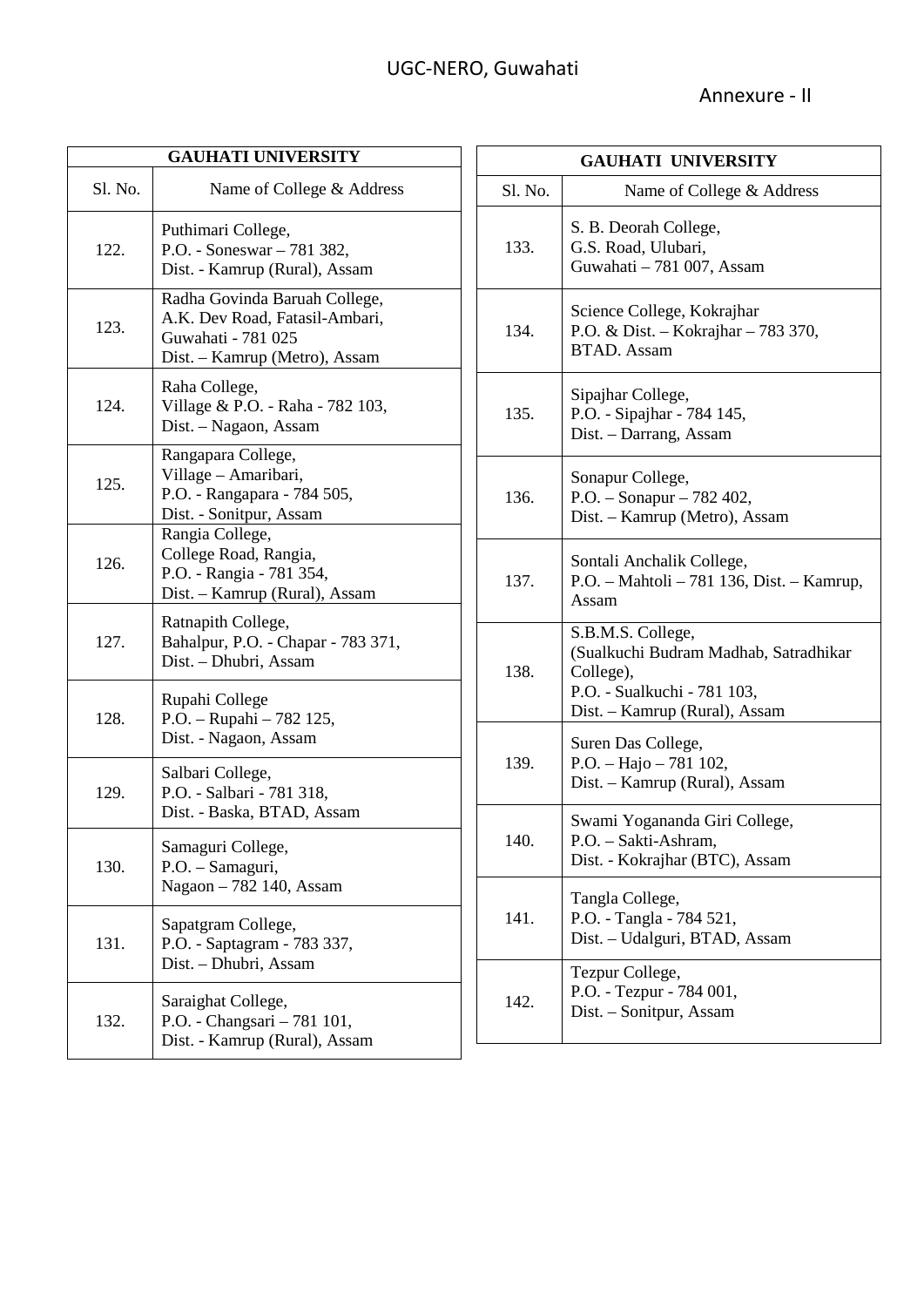| Annexure - II |  |
|---------------|--|
|---------------|--|

| <b>GAUHATI UNIVERSITY</b> |                                                                                                                             |                |
|---------------------------|-----------------------------------------------------------------------------------------------------------------------------|----------------|
| Sl. No.                   | Name of College & Address                                                                                                   | S <sub>1</sub> |
| 143.                      | Tihu College,<br>Tihu Town,<br>P.O. - Tihu - 781 371,<br>Dist. - Nalbari, Assam                                             | 15<br>15       |
| 144.                      | T.H.B. College,<br>(Tyagbir Hem Baruah College),<br>Jamugurihat,<br>P.O. - Karchantola - 784 189<br>Dist. - Sonitpur, Assam | 15             |
| 145.                      | Udalguri College,<br>Udalguri, B.T.A.D.,<br>PIN -784 509, Assam                                                             | 15<br>15       |
| 146.                      | Uttar Kampith Mahavidyalaya (Sr),<br>Village & P.O. $-$ Jagara $-781310$ ,<br>District - Nalbari, Assam                     |                |
| 147.                      | Uttar Barpeta College,<br>Dhanbandha, Barpeta-781 301, P.O.-<br>Sankuchi, District-Barpeta                                  |                |
| 148.                      | Vidyabharati College,<br>Singerpara, P.O. - Kendua (Bazera),<br>PIN-781 121,<br>Dist. - Kamrup (Rural), Assam               |                |
| 149.                      | West Goalpara College,<br>Ambari,<br>P.O. - Balarbhita - 783 129,<br>Dist. - Goalpara, Assam                                |                |
| 150.                      | Batadraba Sri Sri Sankardev College<br>P.O.- Batadraba, Nagaon - 782 122,<br>Assam                                          |                |
| 151.                      | <b>Behali Degree College</b><br>P.O.- Borgang, Dist.- Sonitpur - 784 167,<br>Assam                                          |                |
| 152.                      | Manabendra Sarma Girls' College<br>Rangia, dist.- Kamrup - 781 354, Assam                                                   |                |
| 153.                      | Harendra Chitra College<br>P.O.- Naligaon - 781 352, Barpeta,<br>Assam                                                      |                |
| 154.                      | Swahid Smriti Mahavidyalaya<br>P.O.- Belsor - 781 304, Nalbari, Assam                                                       |                |

| <b>GAUHATI UNIVERSITY</b> |                                      |
|---------------------------|--------------------------------------|
| Sl. No.                   | Name of College & Address            |
| 155.                      | Damdama College                      |
|                           | P.O. Kulhati, Dist. Kamrup           |
|                           | Pin - 781 104, Assam                 |
| 156.                      | Kalabari College                     |
|                           | P.O. Kalabari, Dist. Sonitpur        |
|                           | Pin – 784 178, Assam                 |
| 157.                      | Krishna Kanta Handique Govt.         |
|                           | Sanskrit College                     |
|                           | Jalukbari, Guwahati - 781 014, Assam |
| 158.                      | Hojai Girls' College                 |
|                           | P.O.: Hojai - 782 435, Dist.: Nagaon |
|                           | Assam                                |
| 159.                      | Rajiv Gandhi Memorial College        |
|                           | P.O.: Lengtisinga $-783334$ ,        |
|                           | Bongaigaon, Assam                    |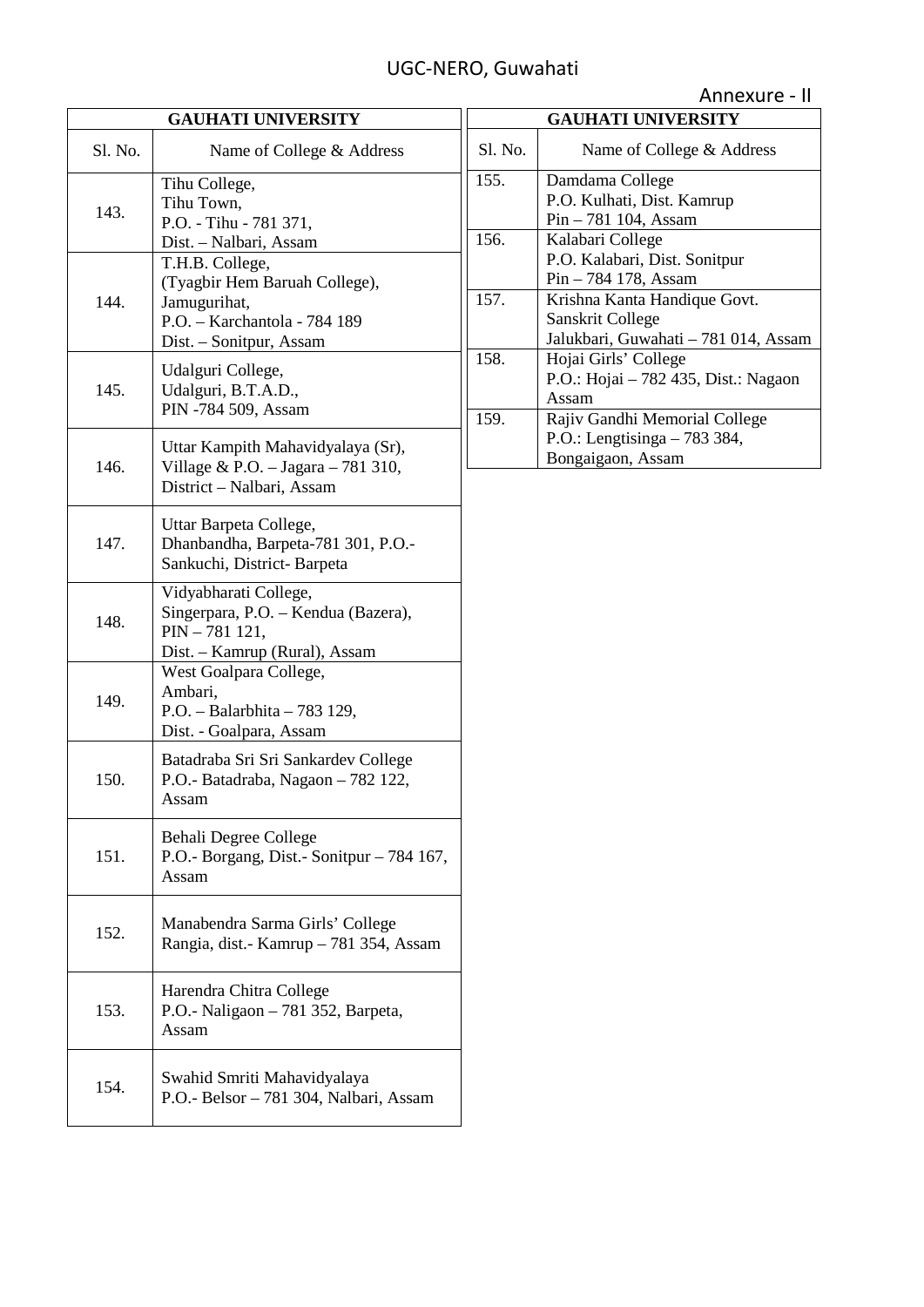| <b>MANIPUR UNIVERSITY</b> |                                                                                                                                                   |  |
|---------------------------|---------------------------------------------------------------------------------------------------------------------------------------------------|--|
| Sl. No.                   | Name of College & Address                                                                                                                         |  |
| 1.                        | Bethany Christian College,<br>P.O. Box - 23, Family Land,<br>Churachandpur,<br>Manipur - 795 128, India                                           |  |
| 2.                        | Biramangol College,<br>Sawombung,<br>P.O. - Lamlong - 795 010,<br>Imphal East, Manipur                                                            |  |
| 3.                        | Chanambam Ibomcha College,<br>(C.I. College),<br>Konung Lairembi, Bishnupur,<br>Dist. - Bishnupur - 795 126, Manipur                              |  |
| 4.                        | Churachandpur Govt. College,<br>Churachandpur - 795 128, Manipur                                                                                  |  |
| 5.                        | Damdei Christian College,<br>Taloulong, National Highway - 39,<br>Motbung - 795 107,<br>Dist. – Senapati, Manipur                                 |  |
| 6.                        | D.M. College of Arts<br>(Dhanamanjuri College of Arts),<br>Near Chingmeirong,<br>P.O.+P.S. - Imphal-795 001, Imphal<br>West, Manipur              |  |
| 7.                        | D.M. College of Commerce<br>(Dhanamanjuri College of Commerce),<br>D.M. College Campus,<br>Imphal - 795 001,<br>Dist. - Imphal West, Manipur      |  |
| 8.                        | D.M. College of Science (Dhanamanjuri<br>College of Science),<br>Thangmeiband,<br>Imphal West - 795 001, Manipur                                  |  |
| 9.                        | D.M. College of Teacher Education<br>(DhanamanjuriCollege of Teacher<br>Education) (P.G.T.),<br>D.M. College Campus,<br>Imphal – 795 001, Manipur |  |
| 10.                       | Don Bosco College,<br>Maram,<br>P.O. - Maram Bazar - 795 105,<br>Dist. - Senapati, Manipur                                                        |  |

| <b>MANIPUR UNIVERSITY</b> |                                                                                                                                                          |  |
|---------------------------|----------------------------------------------------------------------------------------------------------------------------------------------------------|--|
| Sl. No.                   | Name of College & Address                                                                                                                                |  |
| 11.                       | Govt. Hindi Teachers' Training College<br>$(PGT)$ ,<br>D.M. College Campus, District-Imphal<br>West, Manipur, PIN - 795 001                              |  |
| 12.                       | G.P. Government Women's College<br>(Ghanapriya Women's College),<br>Old Lambulane, Jail Road, Imphal,<br>P.O.& P.S.- Imphal (West),<br>Manipur - 795 001 |  |
| 13.                       | Hill College (Govt.),<br>Tadubi - 795 104, Shajouba,<br>Mao-Maram Sub-Division,<br>Dist. - Senapati, Manipur.                                            |  |
| 14.                       | Ideal Girls' College,<br>Singjamei Wangma Kongba Road,<br>Akampat, P.O. - Singjamei,<br>Imphal East - 795 001, Manipur                                   |  |
| 15.                       | Imphal College(Govt.),<br>Kwakeithal Lamdong,<br>Airport Road,<br>Imphal -795 001, Manipur, India                                                        |  |
| 16.                       | Imphal Art College,<br>D. M. Road, Imphal,<br>Near War Cemetery,<br>Manipur- 795 001                                                                     |  |
| 17.                       | Jiri College,<br>Kadamtala,<br>P.O. - Jiribam - 795 116,<br>Manipur, Dist. - Imphal East                                                                 |  |
| 18.                       | Kakching Khunou College (Govt.),<br>B.P.O. - Kakching Khunou, Umathel,<br>Thoubal District,<br>Manipur - 795 103                                         |  |
| 19.                       | Kamakhya Pemton College,<br>Hiyangthang -795 008,<br>P.O. & P.S. - Wangoi,<br>Imphal West - II, Manipur                                                  |  |
| 20.                       | Kanan Devi Memorial College of<br>Education,<br>Pangei, Imphal East, Manipur (India), PIN<br>- 795 114                                                   |  |
| 21.                       | Kha Manipur College (Govt.),<br>Kakching Panjao Pallum,<br>P.O. - Kakching – 795 103,<br>Thoubal Dist., Manipur,                                         |  |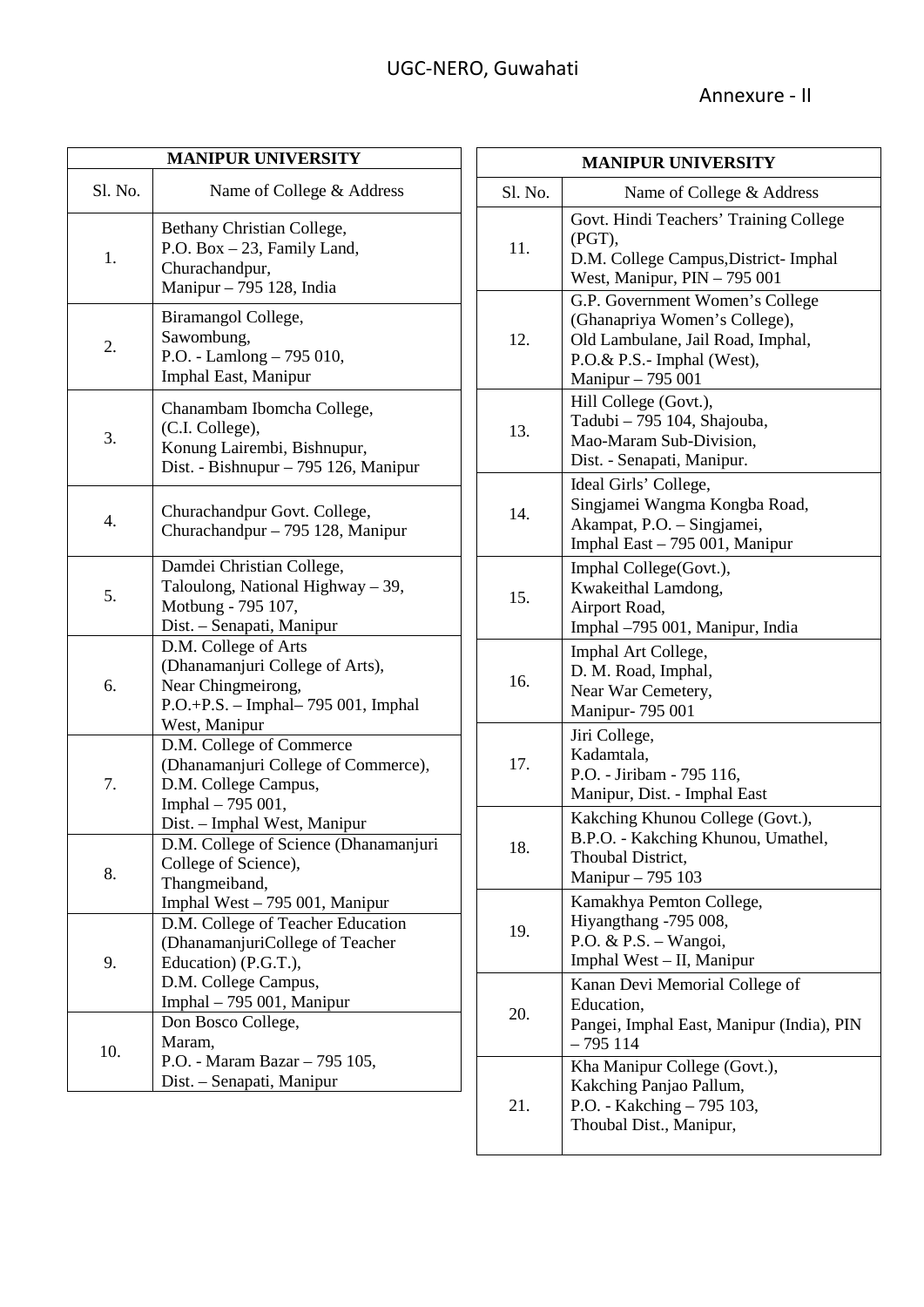| <b>MANIPUR UNIVERSITY</b> |                                                                                                                    |  |
|---------------------------|--------------------------------------------------------------------------------------------------------------------|--|
| Sl. No.                   | Name of College & Address                                                                                          |  |
| 22.                       | Kumbi College (Govt.),<br>Kumbi, Bishnupur District,<br>P.O. - Moirang -795 133, Manipur                           |  |
| 23.                       | Lamka Govt. College,<br>Churachandpur – 795 128, Manipur                                                           |  |
| 24.                       | Liberal College (Govt.),<br>Luwangsangbam,<br>Mantripukhri - 795 002, Manipur                                      |  |
| 25.                       | Lilong Haoreibi College,<br>Dist. - Lilong, Thoubal,<br>Manipur - 795 130                                          |  |
| 26.                       | L.M.S. Govt. Law College,<br>Imphal - 795 001, Manipur<br>Dist.- Imphal East                                       |  |
| 27.                       | Mangalnganbi Govt. College,<br>Ningthoukhong,<br>PIN - 795 126, Manipur<br>Dist.- Bishnupur                        |  |
| 28.                       | Manipur Govt. College,<br>Singjamei, Imphal,<br>Manipur - 795 008                                                  |  |
| 29.                       | Mayai Lambi College,<br>Yamnam Huidrom,<br>P.O. – Imphal West,<br>$PIN - 795009,$<br>Imphal West District, Manipur |  |
| 30.                       | M.B. College<br>(Maharaja Bodhchandra College),<br>Palace Compound,<br>Imphal – 795 001, Manipur                   |  |
| 31.                       | Modern College (Govt.),<br>Porompat, Imphal East - 795 005,<br>Manipur                                             |  |
| 32.                       | Moirang College (Govt.),<br>P.O. - Moirang - 795 133,<br>Bishnupur District, Manipur                               |  |
| 33.                       | Moreh College,<br>Chikim Village, Moreh – 795 131,<br>Dist. - Chandel, Manipur                                     |  |

| <b>MANIPUR UNIVERSITY</b> |                                                                                                                       |  |
|---------------------------|-----------------------------------------------------------------------------------------------------------------------|--|
| Sl. No.                   | Name of College & Address                                                                                             |  |
| 34.                       | Mount Everest College,<br>Taphou, Dist. - Senapati,<br>Manipur- 795 106                                               |  |
| 35.                       | Nambol L. Sanoi College,<br>Kongkham Awang Leikai,<br>Nambol - 795 134, Manipur                                       |  |
| 36.                       | Naorem Birahari College,<br>Khundrakpam Makha Leikai,<br>P.O. - Pangei - 795 114,<br>Imphal East, Manipur             |  |
| 37.                       | N. G. College,<br>(Nongmeikapam Gopal College),<br>Lamphelpat, Imphal - 795 004,<br>District - Imphal West, Manipur   |  |
| 38.                       | Oriental College (Govt.),<br>N. C. Road, Takyel, Imphal,<br>District - Imphal West, Manipur, PIN - 795<br>001         |  |
| 39.                       | Pettigrew College,<br>Town - Meizailung Ukhrul,<br>PIN - 795 142,<br>District - Ukhrul, Manipur                       |  |
| 40.                       | Pravabati College,<br>Mayang Imphal - 795 132,<br>Imphal West, Manipur                                                |  |
| 41.                       | Presidency College,<br>Motbung - 795 107,<br>Dist. – Senapati, Manipur                                                |  |
| 42.                       | Regional College,<br>Lilong, Chajing $-795$ 130,<br>Dist. - Imphal West, Manipur                                      |  |
| 43.                       | R. K. Sanatombi Devi College of<br>Education,<br>Asha Jina Complex, North AOC,<br>Imphal East-795 001, Manipur        |  |
| 44.                       | Royal Academy of Law,<br>Oinam, B.P.O.,<br>P.O. & P.S. $-$ Nambol,<br>PIN - 795 134,<br>District – Bishnupur, Manipur |  |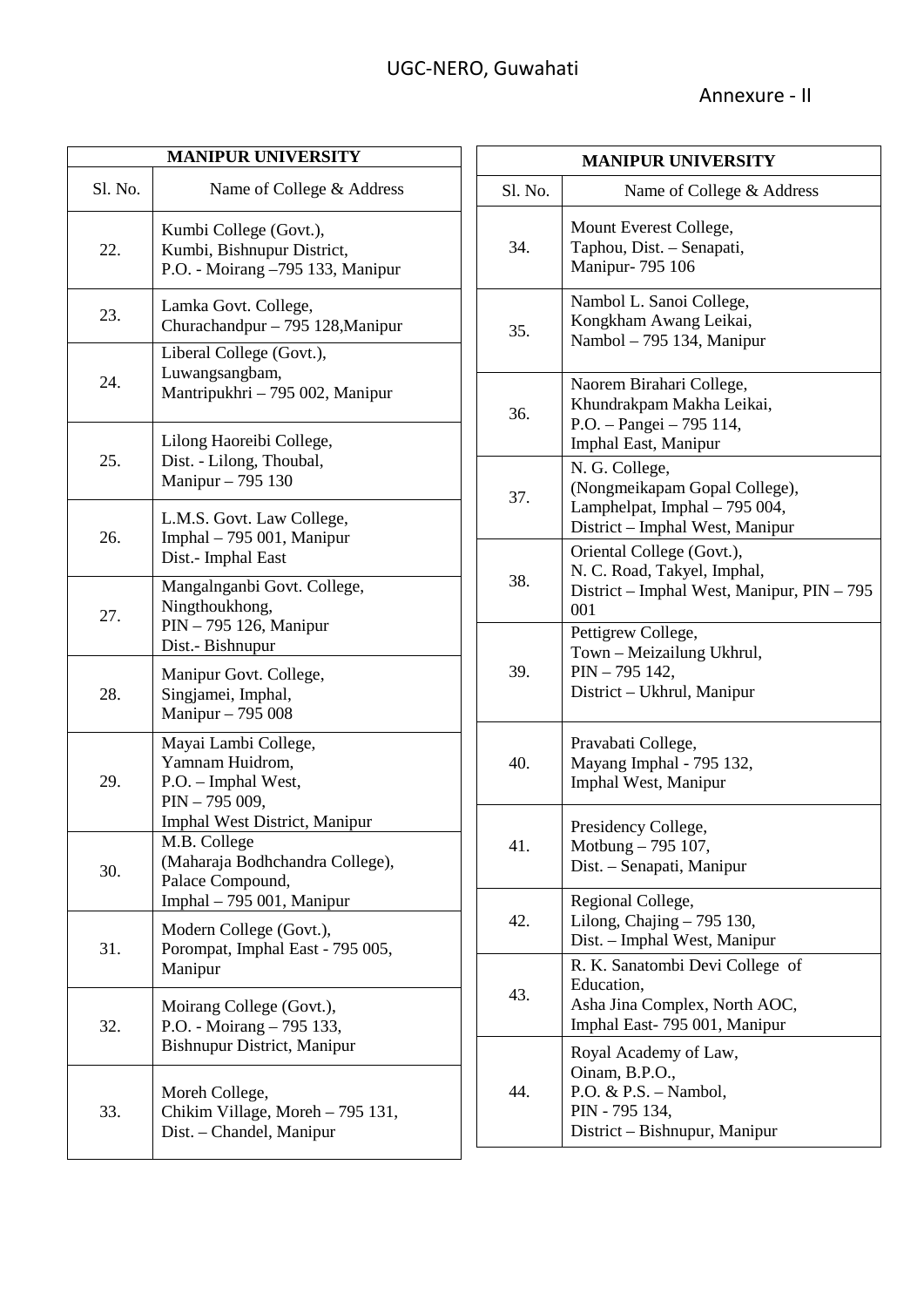| <b>MANIPUR UNIVERSITY</b> |                                                                                                                                      |         | <b>MANIPUR UNIVERSITY</b>                                                                     |
|---------------------------|--------------------------------------------------------------------------------------------------------------------------------------|---------|-----------------------------------------------------------------------------------------------|
| Sl. No.                   | Name of College & Address                                                                                                            | Sl. No. | Name of College & Address                                                                     |
| 45.                       | S. Kula Women's College,<br>Kongkhampat,<br>Nambol - 795 134, Manipur                                                                | 56.     | Shree Shree Gourgobind Girls<br>College,<br>Khurai, Imphal East - 795 010,<br>Manipur         |
| 46.                       | South East Manipur College,<br>Kamlathabi (Kapaam),<br>P.O. - Pallel - 795 135,<br>Dist. - Chandel, Manipur                          | 57.     | Rayburn College<br>P.O. Box - 32 New Lamka<br>Dist.- Churachandpur, Pin - 795<br>006, Manipur |
| 47.                       | Standard College,<br>Yairipok Road, Kongba,<br>Imphal East - 795 004, Manipur                                                        |         |                                                                                               |
| 48.                       | Tamenglong College,<br>Tamenglong - 795 141, Manipur                                                                                 |         |                                                                                               |
| 49.                       | Thambal Marik College,<br>Oinam,<br>P.O. & P.S. - Nambol - 795 134,<br>District - Bishnupur, Manipur                                 |         |                                                                                               |
| 50.                       | Thoubal College (Govt.),<br>Thoubal Wangmataba,<br>Thoubal $-795$ 138, Manipur                                                       |         |                                                                                               |
| 51.                       | Trinity Teacher Training College,<br>Koirengei, Imphal East,<br>P.O. - Mantri Pukhri - 795 002                                       |         |                                                                                               |
| 52.                       | TS Paul Manipur Women's College,<br>(Tathot Sija Paul Manipur Women's College),<br>Mongsangei - 795 008,<br>Imphal West - I, Manipur |         |                                                                                               |
| 53.                       | United Govt. College,<br>Lumbung, Chandel District,<br>$PIN - 795$ 127, Manipur (India)                                              |         |                                                                                               |
| 54.                       | Waikhom Mani Girls' College,<br>Thoubal Okram.<br>P.O. & P.S. - Thoubal,<br>Thoubal District, Manipur,<br>$PIN - 795138$             |         |                                                                                               |
| 55.                       | Y. K. College,<br>$P.O. - Wangjing,$<br>PIN - 795 148, Manipur                                                                       |         |                                                                                               |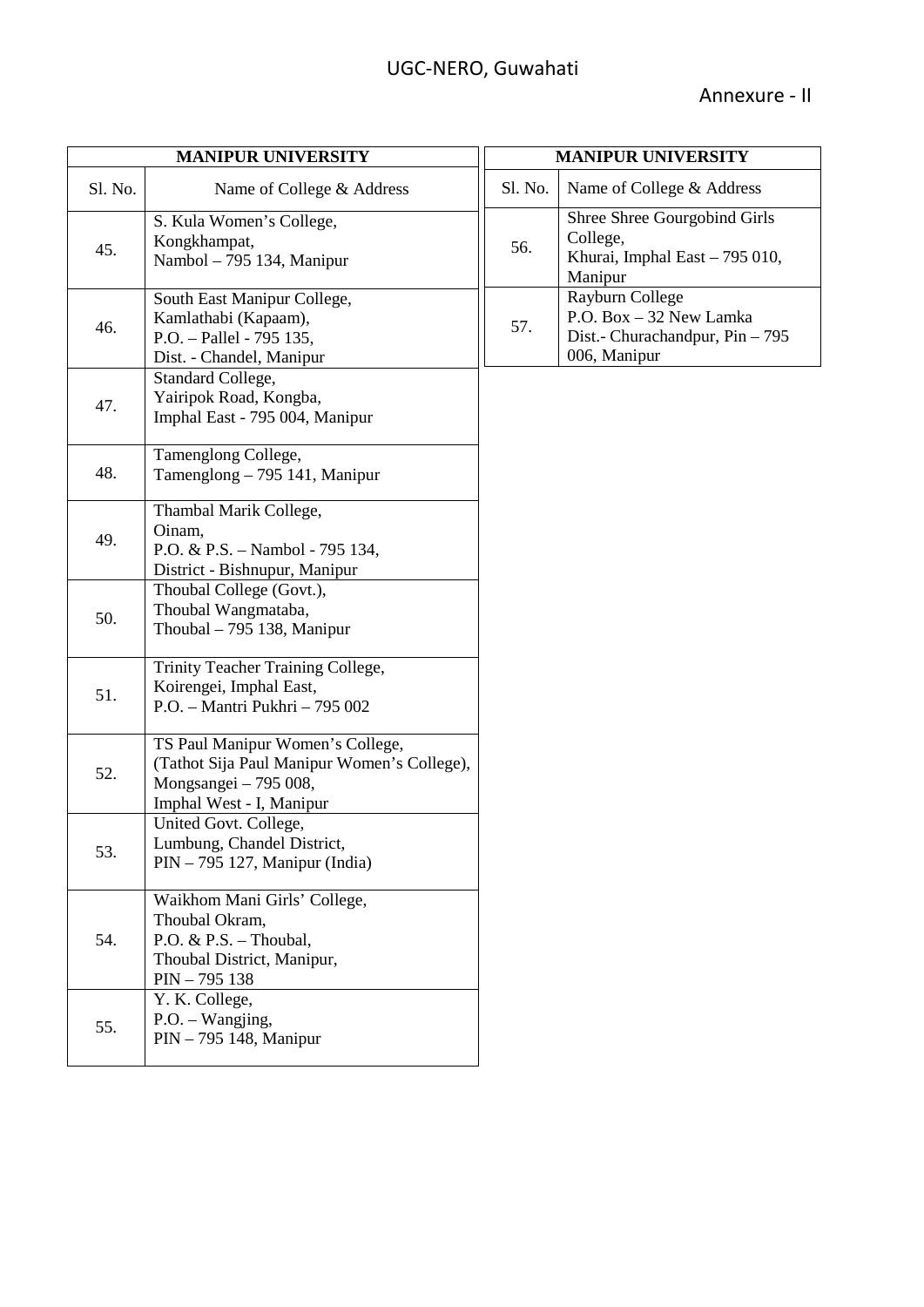| <b>MIZORAM UNIVERSITY</b> |                                                                                               |  |
|---------------------------|-----------------------------------------------------------------------------------------------|--|
| Sl. No.                   | Name of College & Address                                                                     |  |
| 1.                        | Govt. Aizawl College,<br>Sikulpuikawn, Mission Veng,<br>Aizawl - 796 001, Mizoram             |  |
| 2.                        | Govt. Aizawl North College,<br>P.O. - Ramhlun - 796 012,<br>Aizawl, Mizoram                   |  |
| 3.                        | Govt. Aizawl West College,<br>Dawrpui Vengthar,<br>Aizawl - 796 001, Mizoram                  |  |
| 4.                        | Govt. Champhai College,<br>P.O. - Champhai - 796 321, Mizoram                                 |  |
| 5.                        | Govt. Hnahthial College,<br>Hnahthial - 796 571,<br>District - Lunglei, Mizoram               |  |
| 6.                        | Govt. Hrangbana College,<br>Chanmari, Aizawl - 796 007,<br>Mizoram                            |  |
| 7.                        | Govt. J. Buana College,<br>Lunglei - 796 701, Mizoram                                         |  |
| 8.                        | Govt. Johnson College,<br>Khatla, Aizawl - 796 001, Mizoram                                   |  |
| 9.                        | Govt. J. Thankima College,<br>Bawngkawn, Aizawl - 796 012, Mizoram                            |  |
| 10.                       | Govt. Khawzawl College,<br>Khawzawl - 796 310, Mizoram                                        |  |
| 11.                       | Govt. Kolasib College,<br>College Veng, Kolasib - 796 081,<br>P.O. + Dist. - Kolasib, Mizoram |  |
| 12.                       | Govt. Lawngtlai College,<br>Lawngtlai, Mizoram - 796 891                                      |  |
| 13.                       | Govt. Mamit College,<br>P.O. - Mamit - 796 441,<br>Dist. – Mamit, Mizoram                     |  |
| 14.                       | Govt. Saiha College,<br>Saiha, Mizoram, PIN - 796 901                                         |  |
| 15.                       | Govt. Saitual College,<br>Saitual – 796 261, Mizoram                                          |  |

|                           | Annexure - II                                                                                                                                                        |  |
|---------------------------|----------------------------------------------------------------------------------------------------------------------------------------------------------------------|--|
| <b>MIZORAM UNIVERSITY</b> |                                                                                                                                                                      |  |
| Sl. No.                   | Name of College & Address                                                                                                                                            |  |
| 16.                       | Govt. Serchip College,<br>Serchip, Aizawl - 796 181,<br>Mizoram                                                                                                      |  |
| 17.                       | Govt. T. Romana College,<br>Republic Veng,<br>Aizawl - 796 001, Mizoram                                                                                              |  |
| 18.                       | Govt. Zawlnuam College,<br>Zawlnuam – 796 471,<br>Dist. - Mamit, Mizoram                                                                                             |  |
| 19.                       | Govt. Zirtiri Residential Science College,<br>Venglai, Aizawl - 796 001, Mizoram                                                                                     |  |
| 20.                       | Institute of Advanced Study in Education,<br>(Old Name - College of Teacher<br>Education),<br>Republic Field Veng,<br>P. B. No. $-46$ ,<br>Aizawl - 796 001, Mizoram |  |
| 21.                       | Kamalanagar College,<br>Kamalanagar,<br>Chawngte - 796 772,<br>District - Lawngtlai, Mizoram                                                                         |  |
| 22.                       | Lunglei Govt. College,<br>College Veng, Lunglei - 796 701, Mizoram                                                                                                   |  |
| 23.                       | Mizoram Law College,<br>Zomi Villa, Tuikual 'C',<br>H. Thangzova Building,<br>Mizoram, Aizawl - 796 001                                                              |  |
| 24.                       | Pachunga University College,<br>Aizawl - 796 001, Mizoram                                                                                                            |  |
| 25.                       | Regional Institute of Paramedical and<br><b>Nursing Sciences (RIPANS)</b><br>Zemabawk, Aizawl - 796 017 (Mizoram)                                                    |  |
| 26.                       | Mizoram College of Nursing<br>Falkawn, Dist.: Aizawl - 796 005, Mizoram                                                                                              |  |
| 27.                       | Higher and Technical Institute, Mizoram<br>(HATIM)<br>Chanmari - III, Lunglei - 796 701<br>Mizoram                                                                   |  |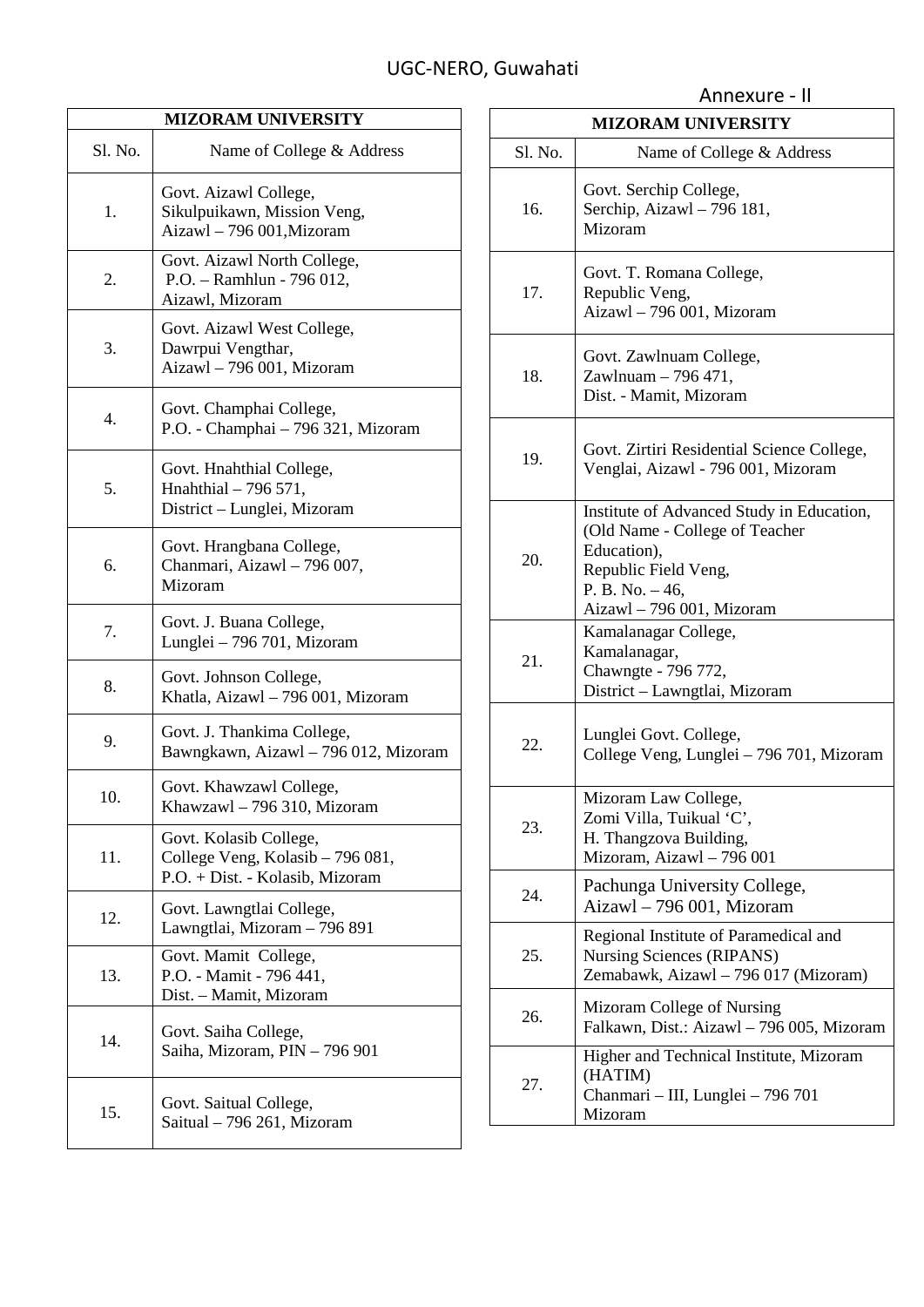| <b>NAGALAND UNIVERSITY</b> |                                                                                                                                                                    |  |
|----------------------------|--------------------------------------------------------------------------------------------------------------------------------------------------------------------|--|
| Sl. No.                    | Name of College & Address                                                                                                                                          |  |
| 1.                         | Alder College,<br>Sepfuzou Colony, Post Box - 164,<br>Kohima - 797 001, Nagaland                                                                                   |  |
| 2.                         | Baptist College,<br>Mission Compound,<br>Kohima-797 001, Nagaland                                                                                                  |  |
| 3.                         | Capital College of Higher Education,<br>Below State Library, P. R. Hill,<br>Kohima, P.O. Box No. - 316,<br>Nagaland - 797 001                                      |  |
| 4.                         | Dimapur Govt. College,<br>Dimapur $-797$ 112, Nagaland                                                                                                             |  |
| 5.                         | Eastern Christian College<br>(Arts $& Com.$ ),<br>Campus - Padumpukhuri,<br>Dimapur, Nagaland - 797 116                                                            |  |
| 6.                         | Fazl Ali College (Govt.),<br>Mokokchung – 798 601, Nagaland                                                                                                        |  |
| 7.                         | Immanuel College,<br>Lingrijan, Dimapur – 797 112,<br>Nagaland                                                                                                     |  |
| 8.                         | Japfu Christian College,<br>JBCC Mission Centre, Kipfuzha,<br>Kigwema, Nagaland,<br>P.O. Box No. - 116,<br>P.O. - Kohima, Nagaland,<br>District - Kohima - 797 001 |  |
| 9.                         | St. John College,<br>P.O. Box - 120, Diphu Road, Dimapur<br>$-797$ 112, Nagaland                                                                                   |  |
| 10.                        | Kohima College,<br>Kohima - 797 001, Nagaland                                                                                                                      |  |
| 11.                        | Kohima Science College,<br>Jotsoma, District - Kohima, Nagaland<br>$-797002$                                                                                       |  |
| 12.                        | Modern College,<br>Dzuvuru Area,<br>P.O. Box No. $-405$ ,<br>Kohima – 797 001, Nagaland                                                                            |  |
| 13.                        | Mount Olive College,<br>Post Box No. 491, Daklane,<br>Kohima $-797001$ , Nagaland                                                                                  |  |

| <b>NAGALAND UNIVERSITY</b> |                                                                                                                              |  |
|----------------------------|------------------------------------------------------------------------------------------------------------------------------|--|
| Sl. No.                    | Name of College & Address                                                                                                    |  |
| 14.                        | Mount Tiyi College,<br>Wokha $-797$ 111, Nagaland                                                                            |  |
| 15.                        | Nagaland College of Teacher<br>Education,<br>$P.O. - Kohima - 797001,$<br>District – Kohima, Nagaland                        |  |
| 16.                        | Oriental College,<br>Seikhazon, East Circular Road,<br>P.O. Box No. - 82,<br>Kohima - 797 001, Nagaland                      |  |
| 17.                        | Patkai Christian College (Autonomous),<br>Chumukedima -Seithekema,<br>B.P.O. Patkai - 797 103,<br>Dimapur District, Nagaland |  |
| 18.                        | Pranabananda Women's College(Arts),<br>Lhornithi Colony,<br>Dimapur $-797$ 112, Nagaland                                     |  |
| 19.                        | Public College of Commerce,<br>Post Box No. $-85$ ,<br>Dimapur – 797 112,<br>District - Kohima, Nagaland                     |  |
| 20.                        | Saint Joseph's College,<br>Jakhama, Post Box No. - 39,<br>Kohima, Nagaland - 797 001                                         |  |
| 21.                        | Saint Xavier College,<br>Jalukie – 797 110,<br>Post Box $-18$ ,<br>P.O. - Peren DT,<br>District – Kohima, Nagaland           |  |
| 22.                        | Sakus Mission College,<br>P.O. Box No. 216,<br>Duncan Basti, Diphu Road,<br>Dimapur-797112, Nagaland                         |  |
| 23.                        | Salt Christian College,<br>East Police Colony,<br>Dimapur $-797$ 112, Nagaland                                               |  |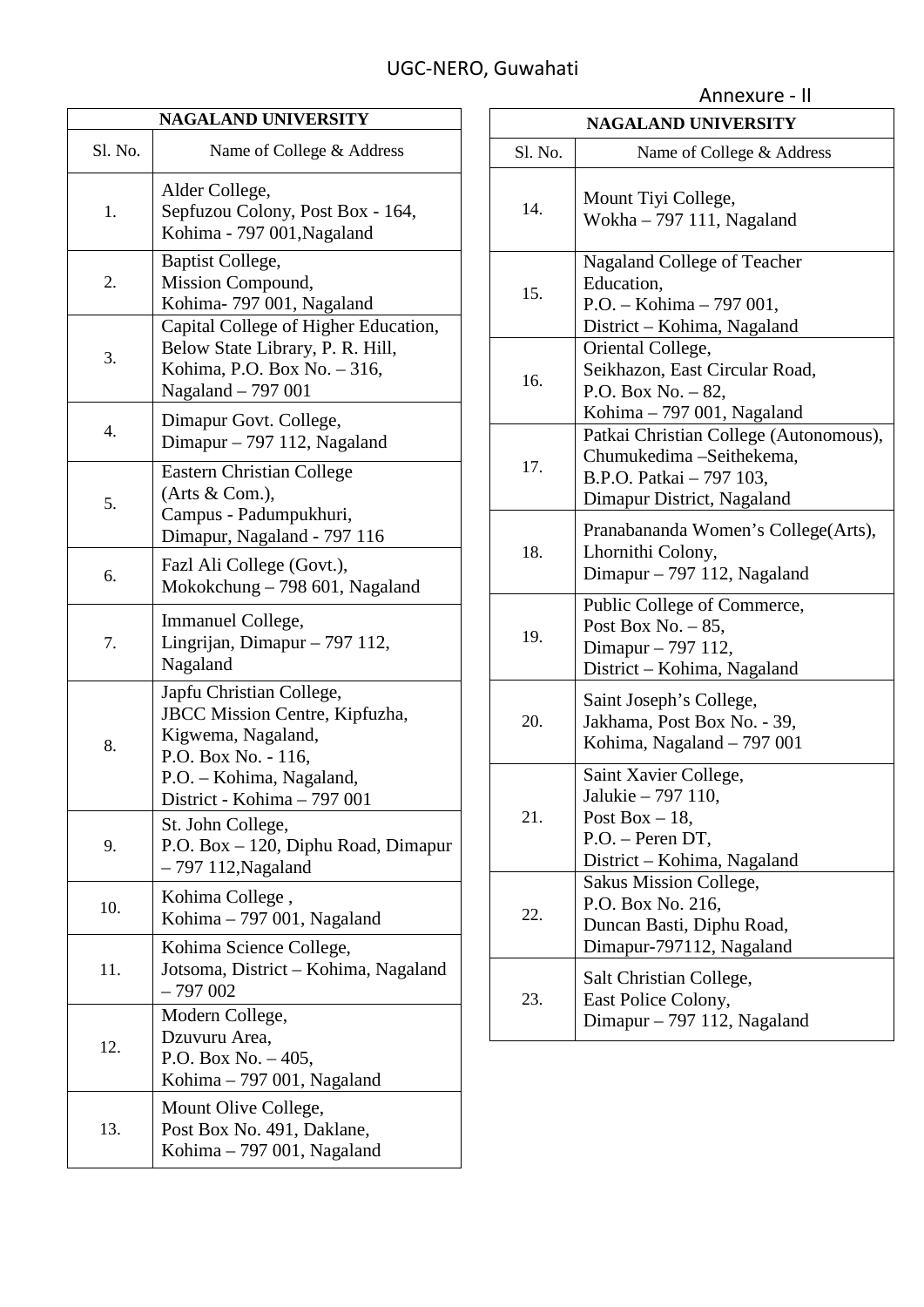| <b>NAGALAND UNIVERSITY</b> |                                                                                                                                                                       |  |
|----------------------------|-----------------------------------------------------------------------------------------------------------------------------------------------------------------------|--|
| S1. No.                    | Name of College & Address                                                                                                                                             |  |
| 24.                        | Salt Christian College of Teacher<br>Education,<br>East Police Colony,<br>P.O. - Dimapur, Nagaland<br>Dist. - Dimapur - 797 112,                                      |  |
| 25.                        | Sao Chang College,<br>Tuensung $-798$ 612, Nagaland                                                                                                                   |  |
| 26.                        | Sazolie College,<br>Phezhu, Jotsoma - 797 002,<br>District - Kohima, Nagaland                                                                                         |  |
| 27.                        | Tetso College,<br>Sovima Village, $5^{th}$ Mile, N.H. - 39,<br>Dimapur, P.O. Box - 52,<br>PIN - 797 112, Nagaland                                                     |  |
| 28.                        | Unity College,<br>Near Nagaland University Residential Campus,<br>Residential Colony, Near Dimapur Stadium,<br>P.O. & District – Dimapur, Nagaland,<br>$PIN - 797112$ |  |
| 29.                        | Wangkhao Government College,<br>Mon $-798621$ , Nagaland                                                                                                              |  |
| 30.                        | Yingli College, (Formerly Tuensung<br>College)<br>District - Longleng,<br>Nagaland - 798 625                                                                          |  |
| 31.                        | Zunheboto Government College,<br>Zunheboto, Post Box-52,<br>PIN - 797 112                                                                                             |  |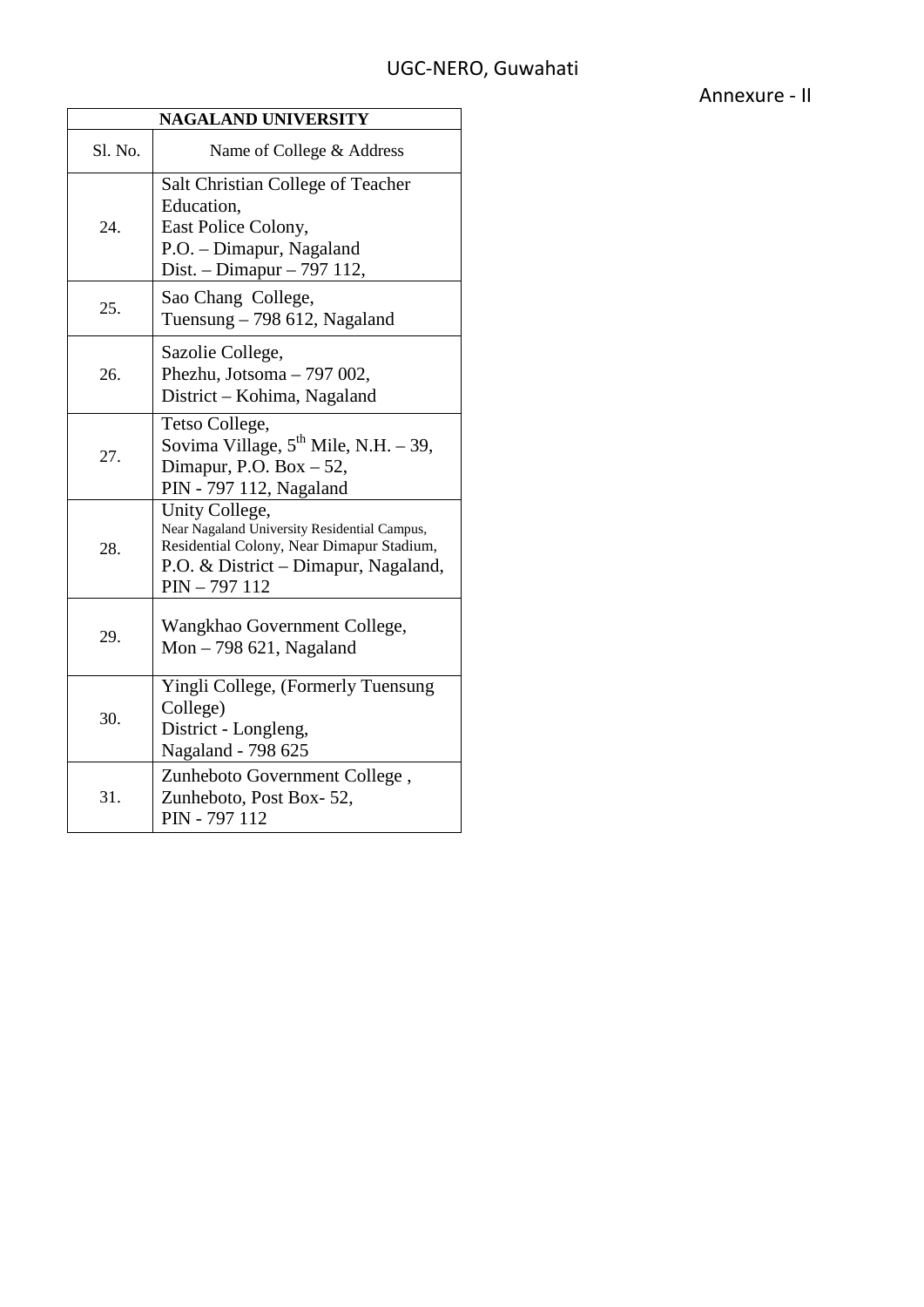| NORTH EASTERN HILL UNIVERSITY |                                                                                                                          |  |
|-------------------------------|--------------------------------------------------------------------------------------------------------------------------|--|
| Sl. No.                       | Name of College & Address                                                                                                |  |
| 1.                            | College of Teacher Education (PGT),<br>Laitumkhrah, Boyce Road,<br>East Khasi Hills,<br>Shillong - 793 003, Meghalaya    |  |
| 2.                            | Don Bosco College,<br>Tura - 794 002, Meghalaya,<br>East Garo Hills                                                      |  |
| 3.                            | Jaintia Eastern College,<br>Khliehriat-793 200,<br>District - Jaintia Hills, Meghalaya                                   |  |
| 4.                            | Kazi & Zaman College,<br>New Bhaitabari,<br>District - West Garo Hills,<br>Meghalaya, PIN - 794 104                      |  |
| 5.                            | Kiang Nangbah Govt. College,<br>Jowai,<br>District – West Jaintia Hills,<br>Meghalaya - 793 150                          |  |
| 6.                            | Lady Keane College,<br>Cantonment Area,<br>Shillong-793 001,<br>District - East Khasi Hills, Meghalaya                   |  |
| 7.                            | Mendipathar College,<br>Mendipathar, P.O. - Mendipathar, District<br>- East Garo Hills,<br>Meghalaya - 794 112           |  |
| 8.                            | Nongstoin College,<br>Nongpyndeng,<br>P.O. - Nongstoin - 793 119,<br>West Khasi Hills District, Meghalaya                |  |
| 9.                            | Nongtalang College,<br>Nongtalang Village,<br>P.O. - Dawki -793 109<br>West Jaintia Hills, Meghalaya                     |  |
| 10.                           | Raid Laban College,<br>Madan Laban,<br>Shillong -793 004,<br>East Khasi Hills, Meghalaya                                 |  |
| 11.                           | Saint Anthony's College,<br>Bomfyle Road, Shillong - 793 001,<br>East Khasi Hills, Meghalaya                             |  |
| 12.                           | Saint Edmund's College,<br>Old Jowai Road,<br>P.O. - Laitumukhrah,<br>Shillong – 793 003,<br>East Khasi Hills, Meghalaya |  |

| <b>NORTH EASTERN HILL UNIVERSITY</b> |                                                                                                                               |  |
|--------------------------------------|-------------------------------------------------------------------------------------------------------------------------------|--|
| Sl. No.                              | Name of College & Address                                                                                                     |  |
| 13.                                  | Saint Mary's College,<br>Laitumkhrah, Shillong -793 003,<br>East Khasi Hills, Meghalaya                                       |  |
| 14.                                  | Saint Mary's College of Teacher Education,<br>Boyce Road, Laitumukhrah,<br>Shillong - 793 003,<br>East Khasi Hills, Meghalaya |  |
| 15.                                  | Sankardev College,<br>Bishnupur, Shillong-793 004,<br>East Khasi Hills, Meghalaya                                             |  |
| 16.                                  | Seng Khasi College,<br>Lympung Weiking, Jaiaw,<br>East Khasi Hills,<br>Shillong - 793 002                                     |  |
| 17.                                  | Shillong College,<br>Boyce Road, P.O. - Laitumkhrah,<br>Shillong - 793003,<br>Dist. - East Khasi Hills, Meghalaya             |  |
| 18.                                  | Shillong Commerce College,<br>Boyce Road, Laitumkhrah, Shillong, East<br>Khasi Hills,<br>Meghalaya-793003                     |  |
| 19.                                  | Shillong Law College,<br>Dhankheti-Malki,<br>Shillong - 793 001,<br>East Khasi Hills, Meghalaya                               |  |
| 20.                                  | Sngap Syiem College,<br>P.O. - Mawkyrwat -793 114,<br>West Khasi Hills District, Meghalaya                                    |  |
| 21.                                  | Sohra College,<br>Sohra (via, Shillong), Saitsohpen,<br>Cherrapunjee,<br>District - East Khasi Hills, Meghalaya               |  |
| 22.                                  | Synod College,<br>Tegfan Building,<br>Jalaw-Lumdiengjri, Jowai,<br>Shillong - 793 002,<br>East Khasi Hills, Meghalaya         |  |
| 23.                                  | Tikrikilla College,<br>P.O. - Tikrikilla -794 109,<br>District - West Garo Hills, Meghalaya                                   |  |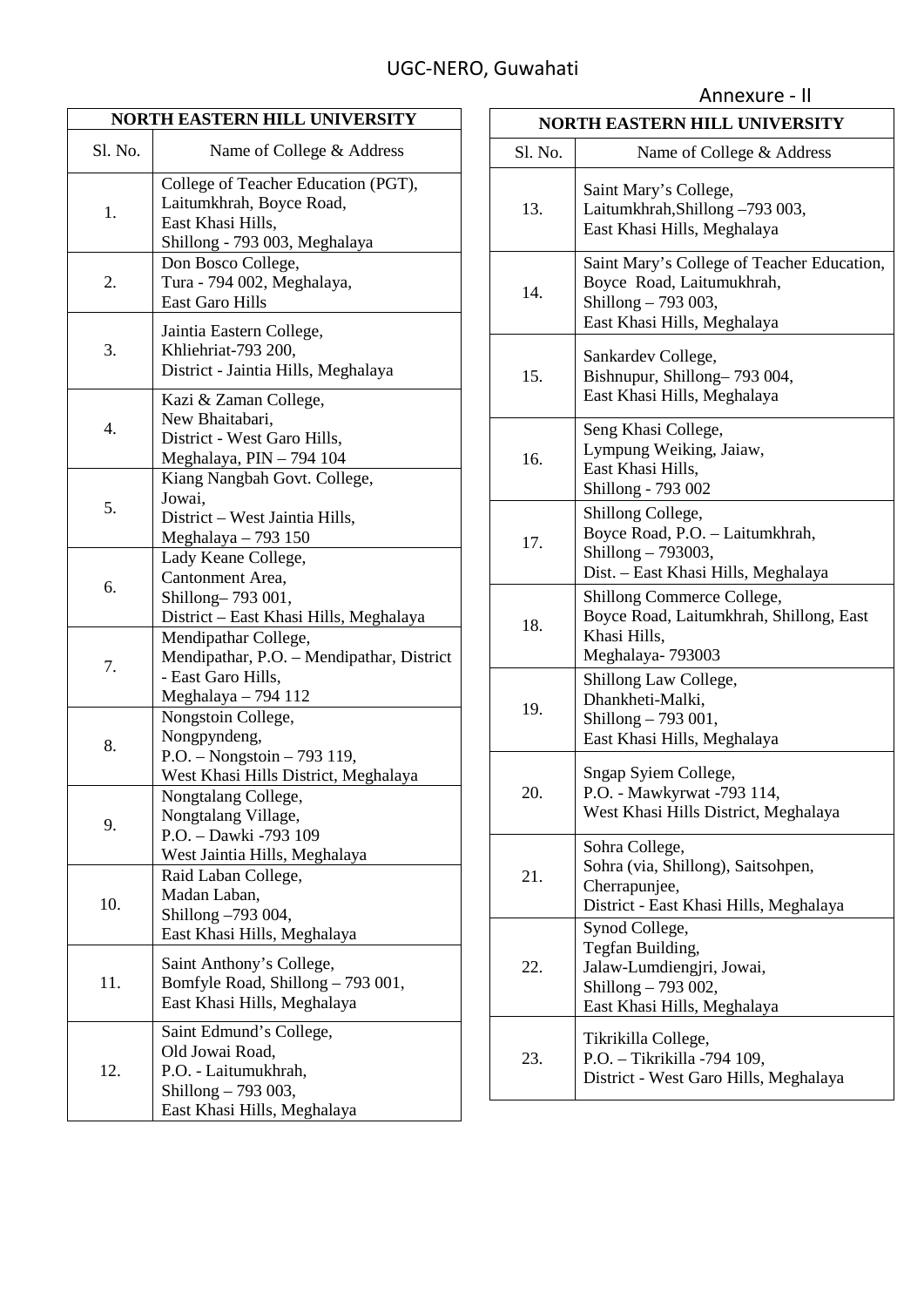| NORTH EASTERN HILL UNIVERSITY |                                                                                                                                                                |  |
|-------------------------------|----------------------------------------------------------------------------------------------------------------------------------------------------------------|--|
| Sl. No.                       | Name of College & Address                                                                                                                                      |  |
| 24.                           | Tirot Sing Memorial College,<br>Mairang -793 120,<br>District - West Khasi Hills, Meghalaya                                                                    |  |
| 25.                           | Tura Government College,<br>Hawakhana, P.O. - Tura,<br>District - West Garo Hills,<br>Meghalaya $-794001$                                                      |  |
| 26.                           | Union Christian College,<br>Barapani, Umiam Khwan,<br>P.O. - U.C.C. - 793 122,<br>Ri-Bhoi District, Meghalaya                                                  |  |
| 27.                           | Women's College,<br>Shillong, Upper New Colony,<br>Laitumkhrah,<br>P.O. - Laitumkhrah<br>Post Box No. $-33$<br>Shillong-793003,<br>East Khasi Hills, Meghalaya |  |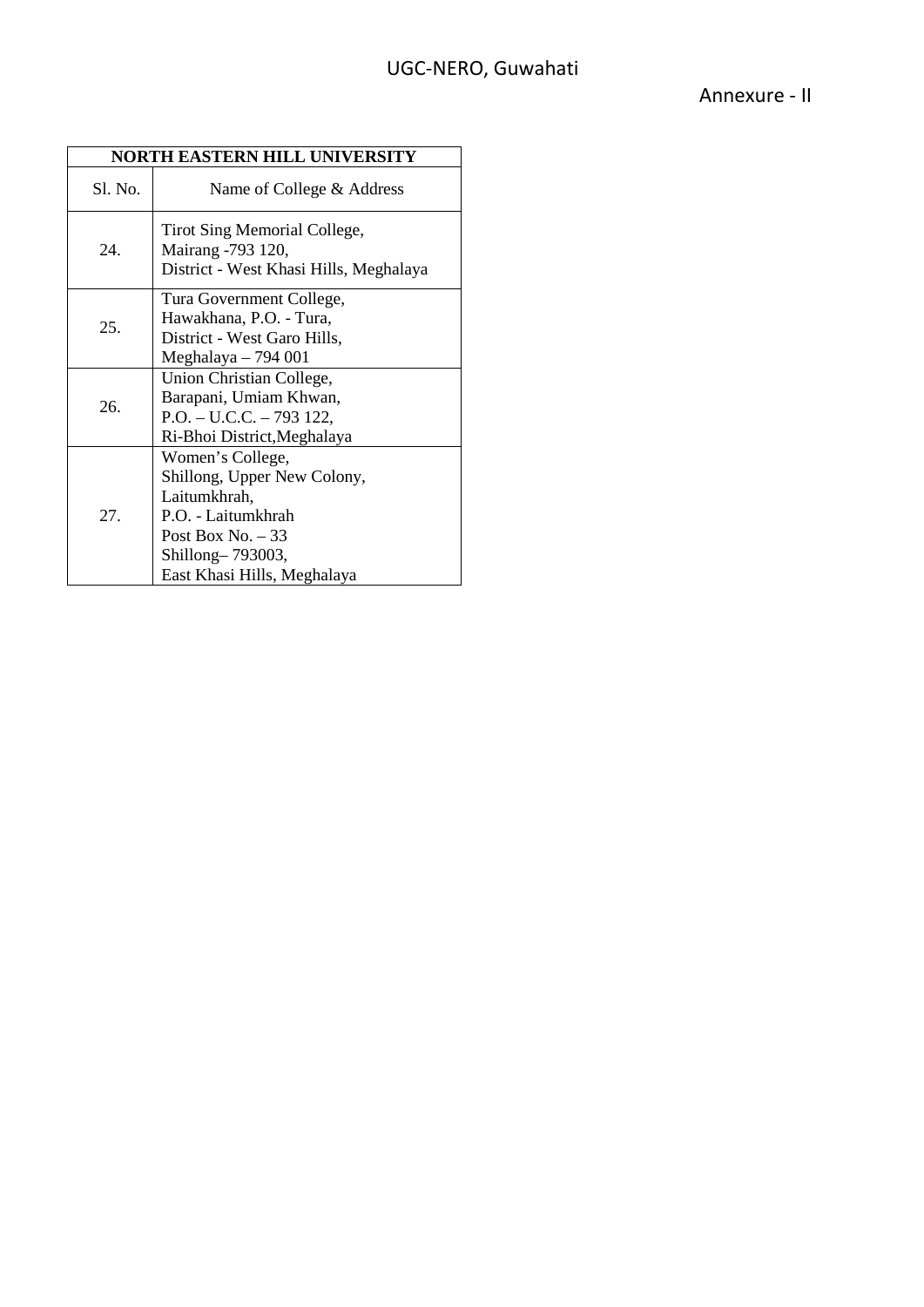| <b>RAJIV GANDHI UNIVERSITY</b> |                                                                                                                                                          |  |
|--------------------------------|----------------------------------------------------------------------------------------------------------------------------------------------------------|--|
| Sl. No.                        | Name of College & Address                                                                                                                                |  |
| 1.                             | D.N. Govt. College,<br>(Dera Natung Govt. College),<br>Vivek Vihar, Distt.-Papum pere,<br>$P.O. - R.K. Mission - 791113,$<br>Itanagar, Arunachal Pradesh |  |
| 2.                             | Donyi Polo Govt. College,<br>Po-Aalo, Kamki - 791 001,<br>District - West Siang,<br><b>Arunachal Pradesh</b>                                             |  |
| 3.                             | Government College,<br>Bomdila - 790 001,<br>District - West Kameng,<br><b>Arunachal Pradesh</b>                                                         |  |
| 4.                             | Indira Gandhi Govt. College,<br>Tezu $-792001$ ,<br>District - Lohit, Arunachal Pradesh                                                                  |  |
| 5.                             | Jawaharlal Nehru College,<br>Pasighat,<br>P.O. - Hill Top - 791 103,<br>Dist. – East Siang,<br><b>Arunachal Pradesh</b>                                  |  |
| 6.                             | Rang Frah Govt. College,<br>Changlang $-792$ 120,<br>District – Changlang,<br><b>Arunachal Pradesh</b>                                                   |  |
| 7.                             | Wangcha Rajkumar Govt. College<br>Deomali - 792 129, Dist. Tirap,<br>Arunachal Pradesh                                                                   |  |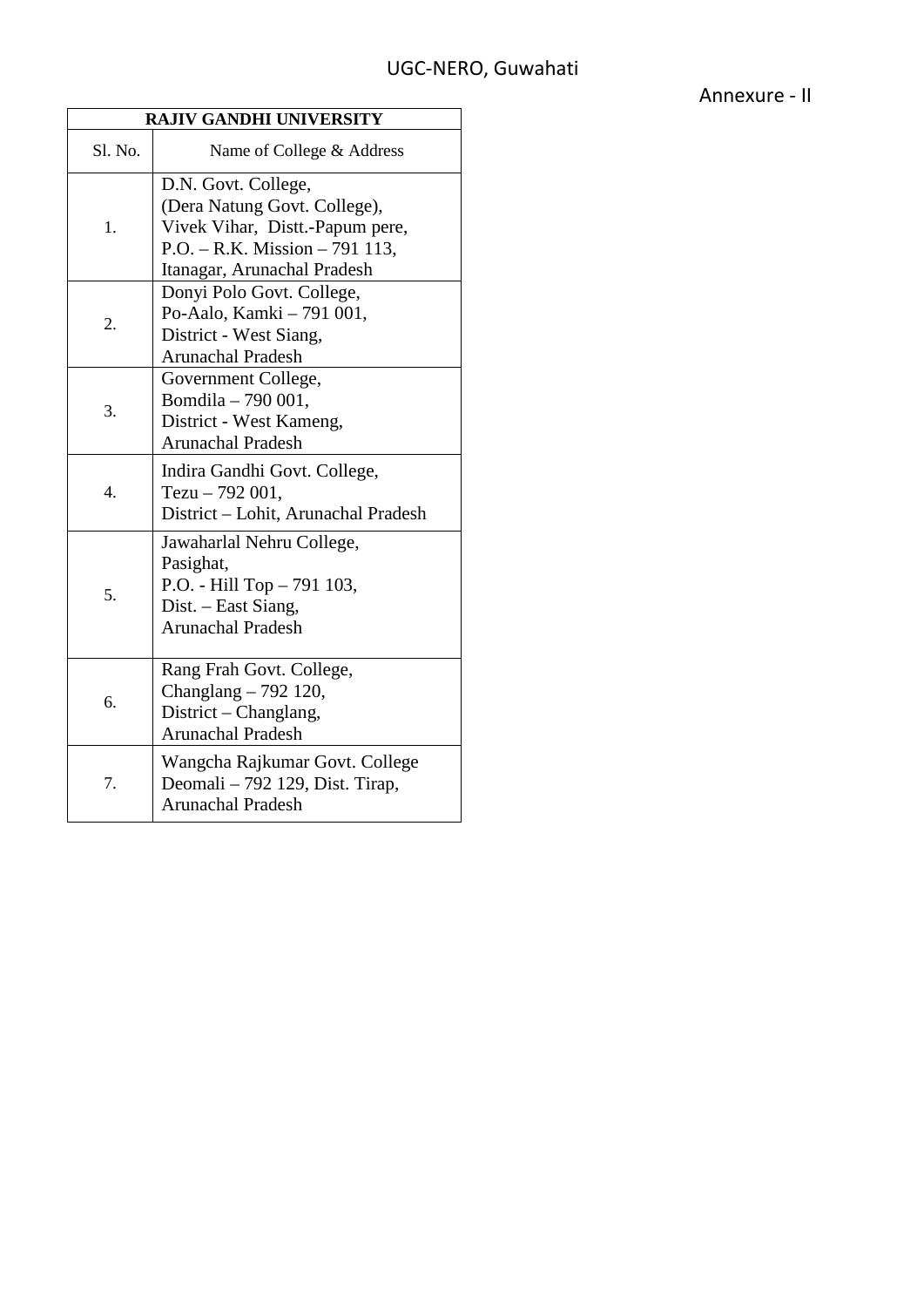| <b>SIKKIM UNIVERSITY</b> |                                                                                            |  |
|--------------------------|--------------------------------------------------------------------------------------------|--|
| Sl. No.                  | Name of College & Address                                                                  |  |
| 1.                       | Sikkim Government College,<br>$P.O. - Tadong - 737102,$<br>Gangtok, East Sikkim            |  |
| 2.                       | Sikkim Government Law College,<br>Below Helipad, Burtuk - 737 101,<br>Gangtok, East Sikkim |  |